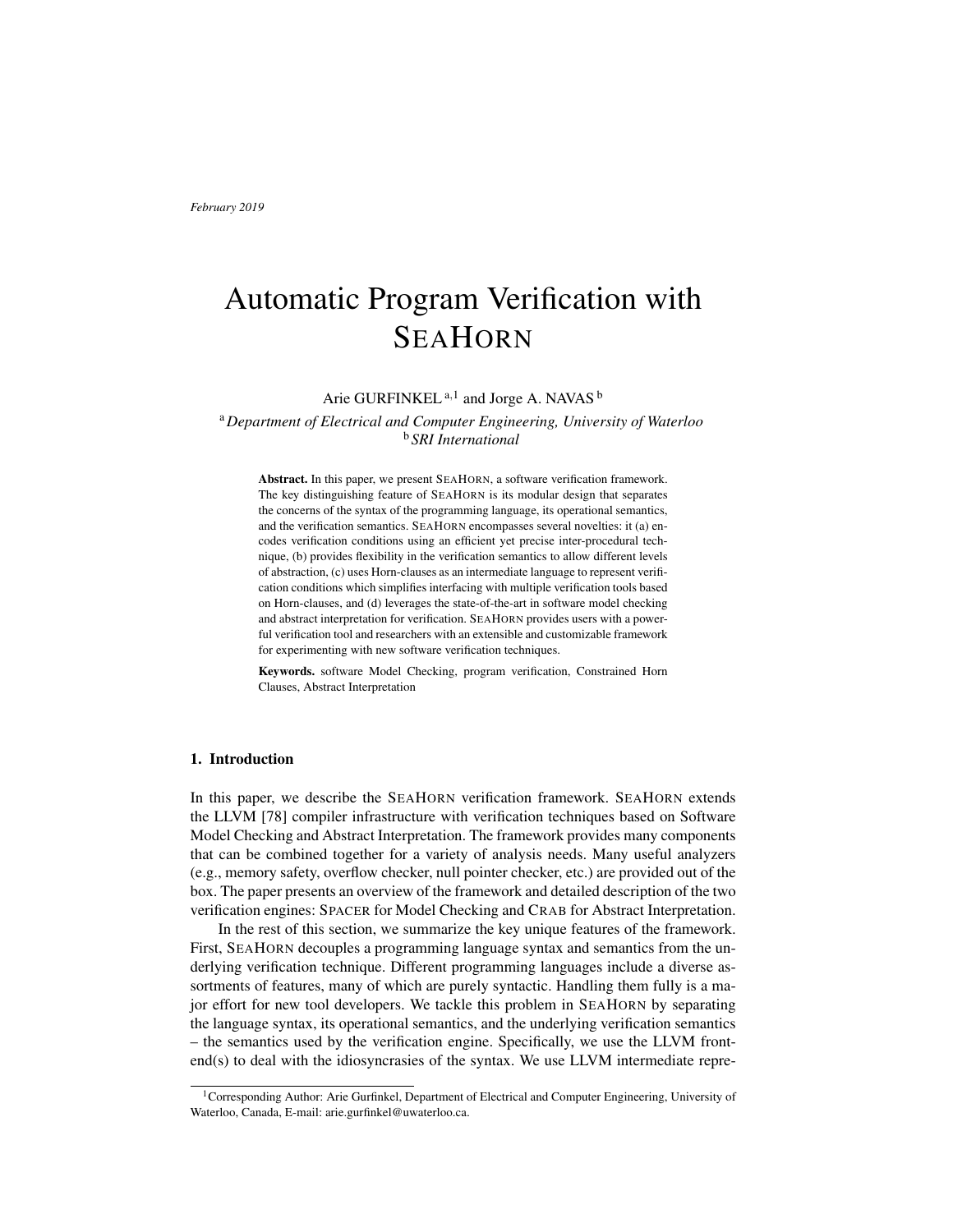sentation (IR), called the *bitcode*, to deal with the operational semantics, and apply a variety of transformations to simplify it further. In principle, since the bitcode has been formalized [102], this provides us with a well-defined formal semantics. Finally, we use Constrained Horn Clauses (CHC) to logically represent the verification conditions (VC).

Second, SEAHORN provides an efficient and precise analysis of programs with procedures using inter-procedural (i.e., modular) verification techniques. SEAHORN summarizes the input-output behavior of procedures efficiently without inlining. The expressiveness of the summaries is not limited to linear arithmetic, but extends to richer logics, including, for instance, arrays. Furthermore, SEAHORN includes a program transformation that lifts deep assertions closer to the main procedure. This increases contextsensitivity of intra-procedural analyses (used both in verification and compiler optimization), and has a significant impact on our inter-procedural verification algorithms.

Third, SEAHORN allows developers to customize the verification semantics and offers users with verification semantics of various degrees of abstraction. SEAHORN is fully parametric in the (small-step operational) semantics used for the generation of VCs. The level of abstraction in the built-in semantics varies from considering only LLVM numeric registers to considering the whole heap (modeled as a collection of nonoverlapping arrays). In addition to generating VCs based on small-step semantics [90], SEAHORN can also automatically lift small-step semantics to large-step [6, 57] (a.k.a. Large Block Encoding, or LBE).

Fourth, SEAHORN uses Constrained Horn Clauses (CHC) as its intermediate verification language. CHC provide a convenient and elegant way to formally represent many encoding styles of verification conditions. The recent popularity of CHC as an intermediate language for verification engines makes it possible to interface SEAHORN with a variety of new and emerging tools.

Fifth, SEAHORN builds on the state-of-the-art in Software Model Checking (SMC) and Abstract Interpretation (AI). SMC and AI have independently led over the years to the production of analysis tools that have a substantial impact on the development of real world software. Interestingly, the two exhibit complementary strengths and weaknesses (see e.g., [1, 9, 46, 56]). While SMC so far has been proved stronger on software that is mostly control driven, AI is quite effective on data-dependent programs. SEAHORN combines SMT-based model checking techniques with program invariants supplied by an Abstract Interpreter.

Finally, SEAHORN is open-sourced and is implemented on top of the open-source LLVM compiler infrastructure. LLVM is a well-maintained, well-documented, and continuously improving framework. This allows SEAHORN users to easily integrate program analyses, transformations, and other tools that targets LLVM. Moreover, since SEAHORN analyses LLVM IR, this allows to exploit a rapidly-growing frontier of LLVM front-ends, encompassing a diverse set of languages. SEAHORN itself is released as open-source as well (source code can be downloaded from http://seahorn.github.io).

The design of SEAHORN provides users, developers, and researchers with an extensible and customizable environment for experimenting with and implementing new software verification techniques. SEAHORN is implemented in C++ in the LLVM compiler infrastructure [78]. The overall approach is illustrated in Figure 1. SEAHORN has been developed in a modular fashion; its architecture is layered in three parts: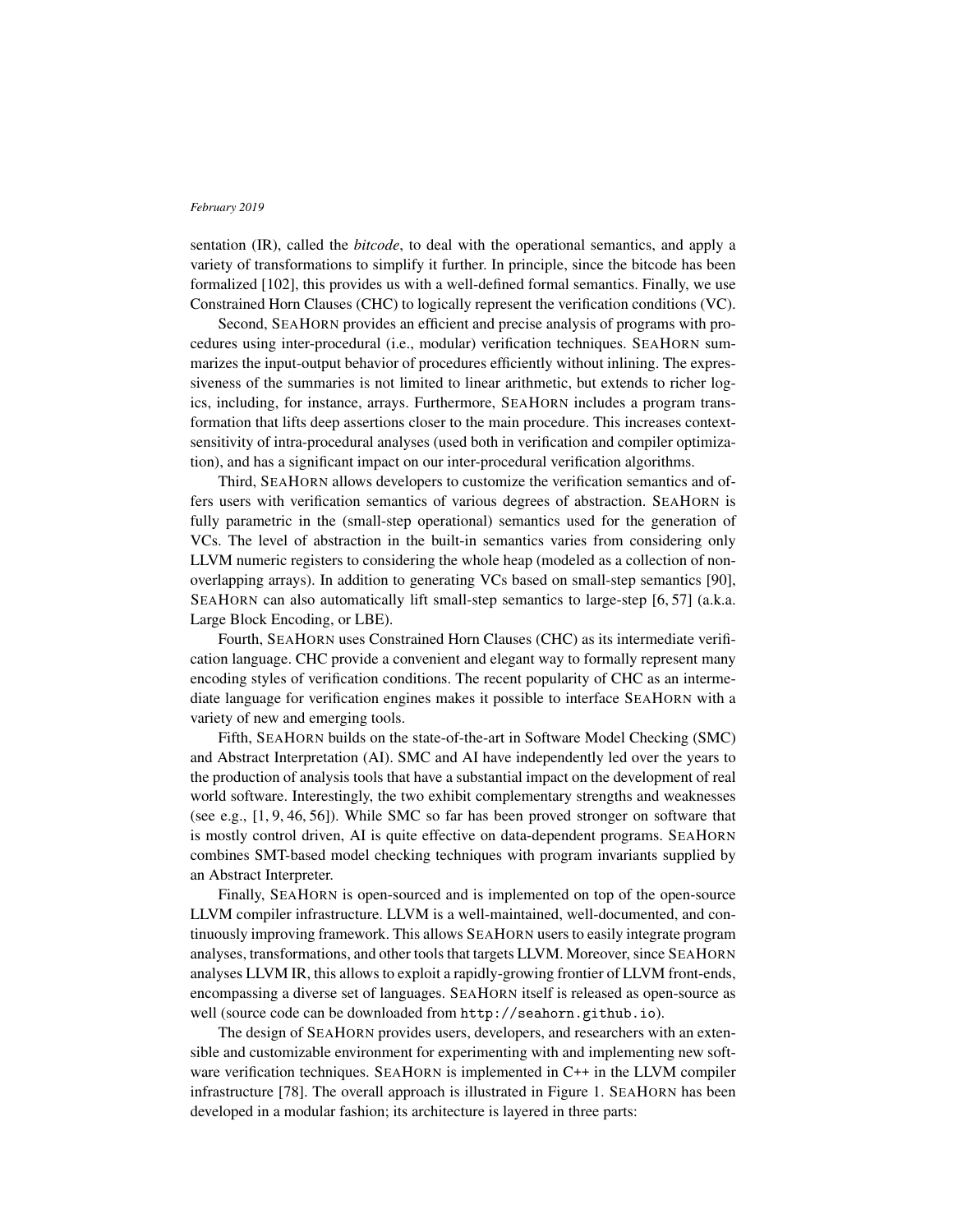

Figure 1. Overview of SEAHORN architecture.

- Front-End: Takes an LLVM based program (e.g., C) input program and generates LLVM IR bitcode. Specifically, it performs the pre-processing and optimization of the bitcode for verification purposes. More details are reported in Section 2.
- Middle-End: Takes as input the optimized LLVM bitcode and emits verification condition as Constrained Horn Clauses (CHC). The middle-end is in charge of selecting the encoding of the VCs and the degree of abstraction. VCs can be exported to different formats such as Constraint Logic Programming (CLP), Boogie or MCMT (Model Checking Modulo Theories). More details are reported in Section 3.
- Back-End: Takes CHC as input and outputs the result of the analysis. In principle, any verification engine that digests CHC clauses could be used to discharge the VCs. Currently, SEAHORN employs an SMT-based model checking engine SPACER [74]. Complementary, SEAHORN uses the abstract interpretation-based analyzer CRAB for providing numerical invariants. More details are reported in Section 4.

*Related Work.* Automated analysis of software is an active area of research. There is a large number of tools with different capabilities and trade-offs [5, 7, 8, 18, 20–22, 32, 82]. Our approach on separating the program semantics from the verification engine has been previously proposed in numerous tools. From those, the tool SMACK [91] is the closest to SEAHORN. Like SEAHORN, SMACK targets programs at the LLVM-IR level. However, SMACK targets Boogie intermediate verification language [35] and Boogiebased verifiers to construct and discharge the proof obligations. SEAHORN differs from SMACK in several ways: (i) SEAHORN uses CHC as its intermediate verification language, which allows to target different solvers and verification techniques (ii) it tightly integrates and combines both state-of-the-art software model checking techniques and abstract interpretation and (iii) it provides an automatic inter-procedural analysis to reason modularly about programs with procedures.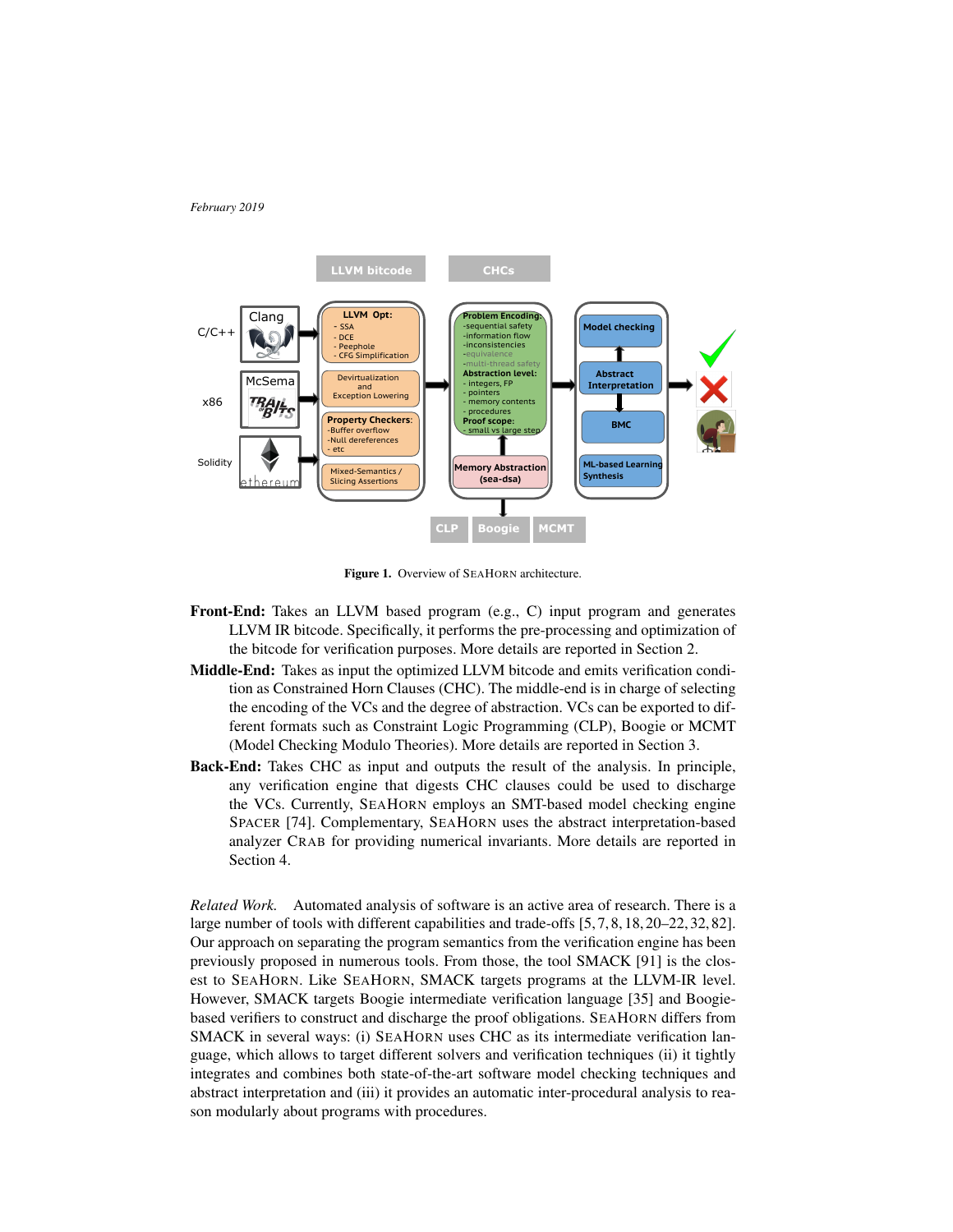Inter-procedural and modular analysis is critical for scaling verification tools and has been addressed by many researchers (e.g., [2, 67, 74, 77, 80, 96]). Our approach of using mixed-semantics [63] as a source-to-source transformation has been also explored in [77]. While in [77], the mixed-semantics is done at the verification semantics (Boogie in this case), in SEAHORN it is done in the front-end level allowing mixed-semantics to interact with compiler optimizations.

Constrained Horn clauses have been proposed [12] as an intermediate (or exchange) format for representing verification conditions. However, they have long been used in the context of static analysis of imperative and object-oriented languages (e.g., [81, 90]) and more recently adopted by an increasing number of solvers (e.g., [13, 42, 67, 74, 80]) as well as other verifiers such as UFO [3], HSF [53], VeriMAP [33], Eldarica [93], and TRACER [68].

A previous version of this paper has appeared in [58].

# 2. Pre-processing for Verification

In our experience, performance of even the most advanced verification algorithms is significantly impacted by the front-end transformations. In SEAHORN, the front-end plays a very significant role in the overall architecture.

In principle, SEAHORN can take any input program that can be translated into LLVM bitcode. However, SEAHORN has been highly customized to analyze C programs as translated by clang, and thus, analysis of C code is the most prominent SEA-HORN's strength. More recently, SEAHORN has increasingly supported analysis of C++ programs, and we plan to continue doing that.

Our goal is to make SEAHORN not to be limited to C or C++ programs, but applicable (with various degrees of success) to a broader set of languages based on LLVM (e.g., Objective C, Rust, and Swift). For instance, we have recently added support for two very different languages: x86 binary programs using the McSema [98] tool, and Solidity smart contracts using a just-in-time compiler for Ethereum EVM code [37]. Although the verification results have been relatively modest compared with verification of C programs, they demonstrate the broad applicability of SEAHORN.

Once we have obtained LLVM bitcode, the front-end is split into two main subcomponents. The first one is a pre-processor that performs optimizations and transformations. This pre-processing is largely optional. Its main goal is to transform the LLVM bitcode to make the verification task *easier*. The second part is focused on a reduced set of transformations mostly required to produce correct results even if the pre-processor is disabled. It also performs SSA transformation and internalizes functions, but in addition, lowers switch instructions into if-then-elses, ensures only one exit block per function, inlines global initializers into the main procedure, and identifies assert-like functions.

The front-end can optionally inline functions. This is often useful to simplify verification tasks, and is also necessary for precise Bounded Model Checking (and, currently, is required for counterexample generation).

One typical problem in proving safety of large programs is that assertions can be nested very deep inside the call graph. As a result, counterexamples are longer and it is harder to decide for the verification engine what is relevant for the property of interest.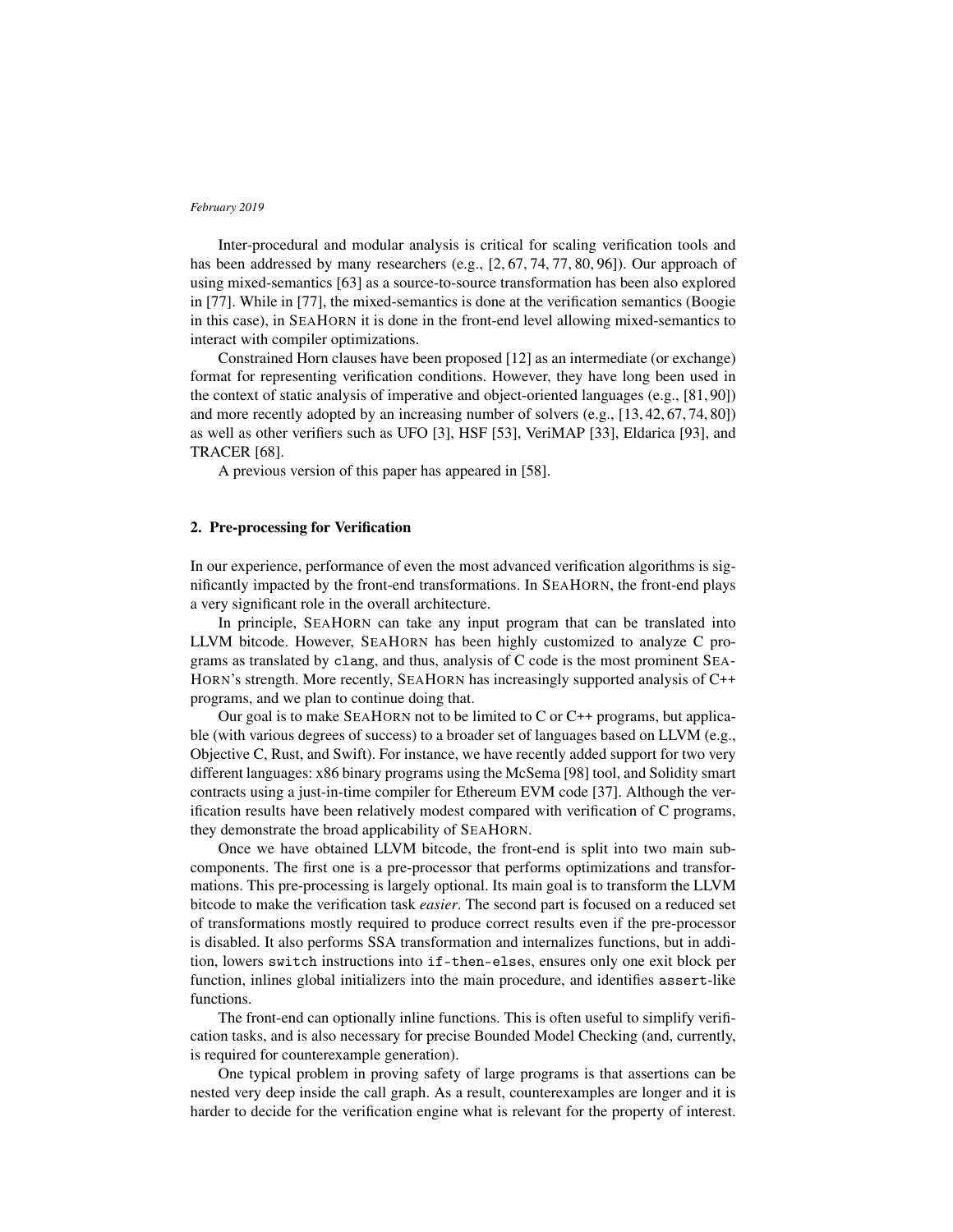| main()            | $main_{new}()$                     | $p1_{entry}$ :                     | $p_{\text{1new}}$ () |
|-------------------|------------------------------------|------------------------------------|----------------------|
| $p1$ (); $p1$ (); | if $(*)$ goto $p1_{entry}$ ;       | if $(*)$ goto $p2_{entry}$ ;       | $p2_{new}$ ();       |
| assert $(c1)$ ;   | else $p1_{new}$ ();                | else $p2_{new}$ ();                | assume $(c2)$ ;      |
| $p$ ()            | if $(*)$ goto $p1_{entry}$ ;       | if $(\neg c2)$ goto <i>error</i> ; | $p2_{new}$ ()        |
| $p2()$ ;          | else $p1_{new}$ ();                | $p2_{entry}$ :                     | assume $(c3)$ :      |
| assert $(c2)$ ;   | if $(\neg c1)$ goto <i>error</i> ; | if $(\neg c3)$ goto error;         |                      |
|                   | assume (false);                    | assume (false);                    |                      |
| assert $(c3)$ ;   |                                    | error: assert (false);             |                      |
|                   |                                    |                                    |                      |

Figure 2. A program before (left) and after (right) mixed-semantics transformation.

To mitigate this problem, the front-end provides a transformation based on the concept of mixed-semantics<sup>2</sup> [63,77]. It relies on the simple observation that any call to a procedure *P* either fails inside the call and therefore *P* does not return, or returns successfully from the call. Based on this, any call to *P* can be instrumented as follows:

- if *P* may fail, then make a copy of *P*'s body (in main) and jump to the copy.
- if *P* may succeed, then make the call to *P* as usual. Since *P* is known not to fail each assertion in *P* can be safely replaced with an *assume*.

Upon completion, only the main function has assertions and each procedure is inlined at most once. The explanation for the latter is that a function call is inlined only if it fails and hence, its call stack can be ignored. Mixed-semantics transformation preserves reachability and non-termination properties [63]. Since this transformation is not very common in other verifiers, we illustrate it on an example.

Example 1 (Mixed-semantics transformation) *On the left in Figure 2 we show a small program consisting of a main procedure calling two other procedures p*1 *and p*2 *with three assertions c*1*, c*2*, and c*3*. On the right, we show the new program after the mixed-semantics transformation. First, when main calls p*1 *it is transformed into a nondeterministic choice between (a) jumping into the entry block of p*1 *or (b) calling p*1*. The case (a) represents the situation when p*1 *fails and it is done by inlining the body of p*1 *(labeled by p*1*entry) into main and adding a* goto *statement to p*1*entry. The case (b) considers the case when p*1 *succeeds and hence it simply duplicates the function p*1 *but replacing all the assertions with assumptions since no failure is possible. Note that while p*1 *is called twice, it is inlined only once. Furthermore, each inlined function ends up with an "*assume *(false)" indicating that execution dies. Hence, any complete execution of a transformed program corresponds to a bad execution of the original one. Finally, an interesting side-effect of mixed-semantics is that it can provide some context-sensitivity to context-insensitive intra-procedural analyses.*

# 3. Verification Conditions

SEAHORN provides out-of-the-box verification semantics with different degrees of abstraction. Furthermore, to accommodate a variety of applications, SEAHORN is designed

<sup>&</sup>lt;sup>2</sup>The semantics is called *mixed* because it combines small- and big-step operational semantics.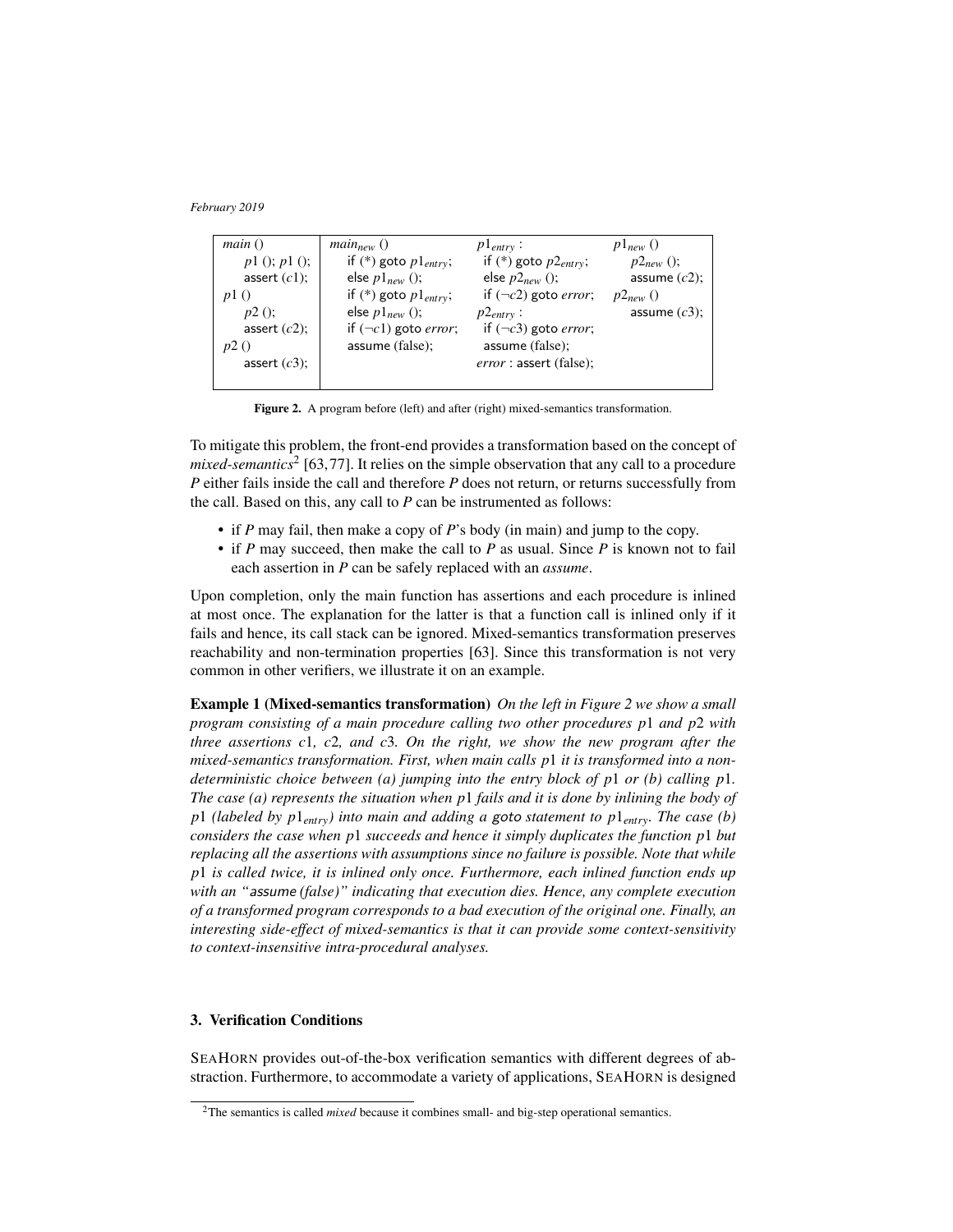*February 2019*



Figure 3. (a) Program, (b) Control-Flow Graph, and (c) Verification Conditions.

to be easily extended with a custom semantics as well. In this section, we illustrate the various dimensions of semantic flexibility present in SEAHORN.

*Encoding Verification Conditions.* SEAHORN is parametric in the semantics used for VC encoding. It provides two different semantics encodings: (a) a small-step encoding (exemplified in Figure 3) and (b) a large-step encoding. Large-step encoding is similar to the Large Block Encoding (LBE) of [6]. A user can choose the encoding depending on the particular application. In practice, large-step is often more efficient but small-step might be more useful if a fine-grained proof or counterexample is needed. For example, SEAHORN used the large-step encoding in SV-COMP [59].

Regardless of the encoding, SEAHORN uses Constrained Horn Clauses (CHC) to encode the VCs. Given the sets  $\mathscr F$  of function symbols,  $\mathscr P$  of predicate symbols, and  $\mathscr V$ of variables, a *Constrained Horn Clause (CHC)* is a formula in First Order Logic of the following form:

$$
\forall \mathscr{V} \cdot (\phi \wedge p_1[X_1] \wedge \cdots \wedge p_k[X_k] \rightarrow h[X]), \text{ for } k \geq 0
$$

where  $\phi$  is a constraint over  $\mathscr F$  and  $\mathscr V$  with respect to some background theory *T*;  $X_i, X \subseteq \mathcal{V}$  are (possibly empty) vectors of variables;  $p_i[X_i]$  is an application  $p(t_1, \ldots, t_n)$ of an *n*-ary predicate symbol  $p \in \mathcal{P}$  for first-order terms  $t_i$  constructed from  $\mathcal{F}$  and  $X_i$ ; and  $h[X]$  is either defined analogously to  $p_i$  or is  $\mathscr{P}$ -free (i.e., no  $\mathscr{P}$  symbols occur in *h*). Here, *h* is called the *head* of the clause and  $\phi \wedge p_1[X_1] \wedge \ldots \wedge p_k[X_k]$  is called the *body*. A clause is called a *query* if its head is  $\mathcal{P}$ -free, and otherwise, it is called a *rule*. A rule with body true is called a *fact*. We say a clause is *linear* if its body contains at most one predicate symbol, otherwise, it is called *non-linear*. In this paper, we follow the Constraint Logic Programming (CLP) convention of representing Horn clauses as  $h[X] \leftarrow \phi, p_1[X_1], \ldots, p_k[X_k]$ , by omitting explicit universal quantification, replacing implication by an arrow and conjunction by a comma, and writing clauses as rules with the head on the left.

A set of CHCs is satisfiable if there exists a First Order Logic interpretation  $\mathscr I$  of the predicate symbols  $\mathscr P$  such that each constraint  $\phi$  is true under  $\mathscr I$ . Without loss of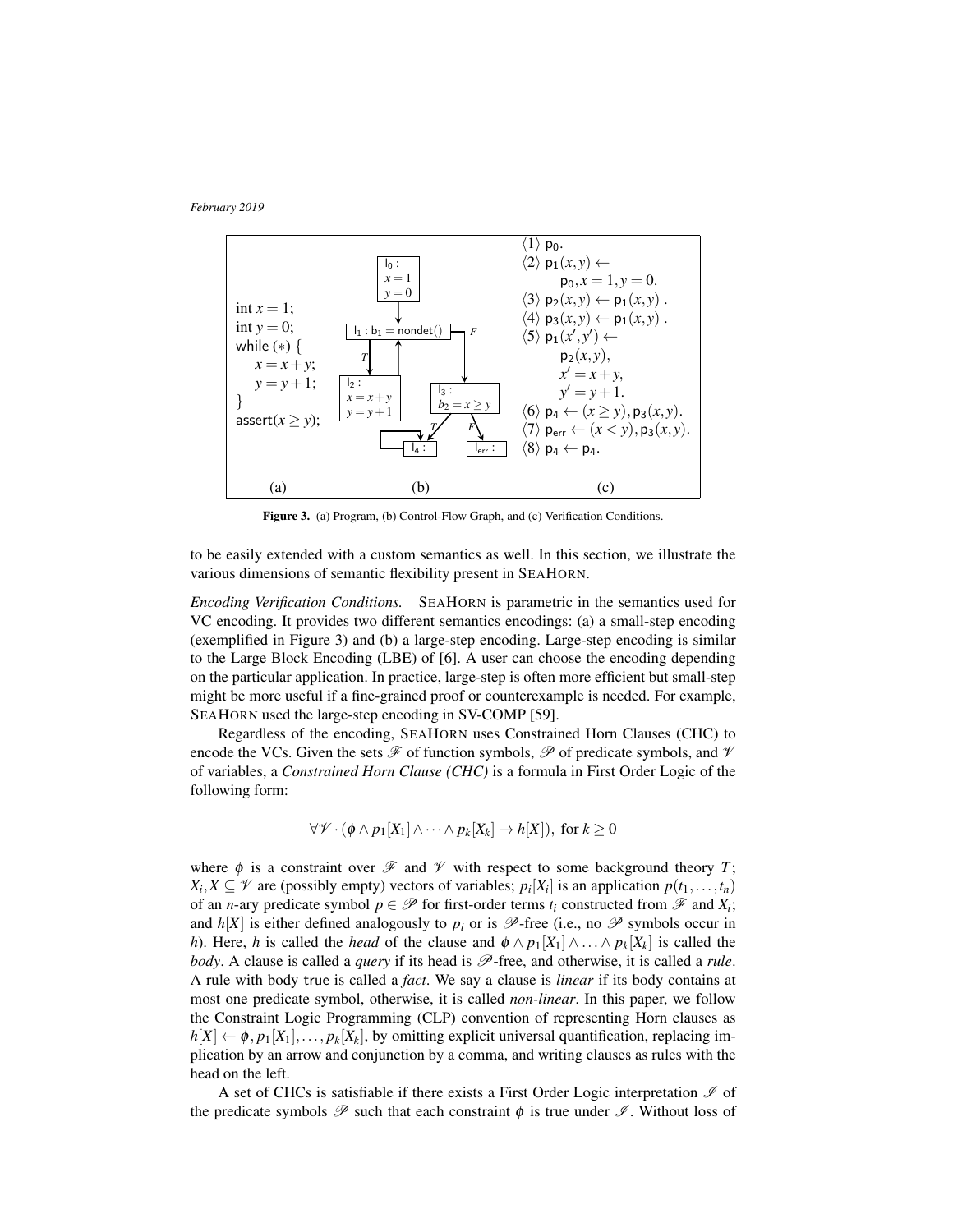generality, deciding whether a program  $\mathscr A$  satisfies a safety property  $\alpha_{\text{safe}}$  is reducible to establishing the (un)satifiability of CHCs encoding the VCs of  $\mathscr{A}$ . We illustrate the process on the following example. Additional examples of the encoding are available in [10].

Example 2 (Small-step encoding of VCs using CHCs) *Figure 3(a) shows a program that increments two variables x and y in a non-deterministic loop. After the loop is executed we would like to prove that x cannot be less than y. Ignoring overflow , it is easy to see that the program is safe since x and y are initially non-negative numbers and x is greater than y. Since the loop increases x by a greater amount than y, at its exit x cannot be smaller than y. Figure 3(b) depicts, its corresponding Control Flow Graph (CFG) and Figure 3(c) shows its VCs encoded as a set of CHCs.*

*The set of CHCs in Figure 3(c) essentially represents the* small-step *operational semantics of the CFG. Each basic block is encoded as a CHC. A basic block label l<sup>i</sup> in the CFG is translated into a predicate*  $p_i(X_1,...,X_n)$  *such that*  $p_i \in \mathcal{P}$  *and*  $\{X_1,...,X_n\} \subseteq \mathcal{V}$ *is the set of live variables at the entry of block l<sup>i</sup> . A CHC can model both the control flow and data of each block in a succinct way. For instance, the fact*  $\langle 1 \rangle$  *represents that the entry block l*<sub>0</sub> *is reachable. Clause*  $\langle 2 \rangle$  *describes that if l*<sub>0</sub> *is reachable then l*<sub>1</sub> *should be reachable too. Moreover, its body contains the constraints*  $x = 1 \land y = 0$  *representing the initial state of the program. Clause*  $\langle 5 \rangle$  *models the loop body by stating that the control flow moves to l*<sup>2</sup> *from l*<sup>1</sup> *after transforming the state of the program variables through the constraints*  $x' = x + y$  *and*  $y' = y + 1$ *, where the primed versions represent the values of the variables after the execution of the arithmetic operations. Based on this encoding, the program in Figure 3(a) is safe if and only if the set of recursive clauses in Figure 3(c) augmented with the query* perr *is unsatisfiable. Note that since we are only concerned about proving safety (and not termination) any safe final state can be represented by an infinite loop (e.g., clause*  $\langle 8 \rangle$ *)).* 

SEAHORN middle-end offers a very simple interface for developers to implement an encoding of the verification semantics that fits their needs. At the core of the SEAHORN middle-end lies the concept of a symbolic store. A *symbolic store* simply maps program variables to symbolic values. The other fundamental concept is how different parts of a program are *symbolically executed*. The small-step verification semantics is provided by implementing a symbolic execution interface that symbolically executes LLVM instructions relative to the symbolic store. This interface is automatically lifted to large-step semantics as necessary.

*Modeling statements with different degrees of abstraction.* The SEAHORN middle-end includes verification semantics with different levels of abstraction. Those are, from the coarsest to the finest:

Registers only: only models LLVM numeric registers. In this case, the constraints part of CHC is over the theory of Linear Integer Arithmetic (LIA).

# Registers + Pointers (without memory content): models

numeric and pointer registers. This is sufficient to capture pointer arithmetic and determine whether a pointer is NULL. Memory addresses are also encoded as integers. Hence, the constraints remain over LIA.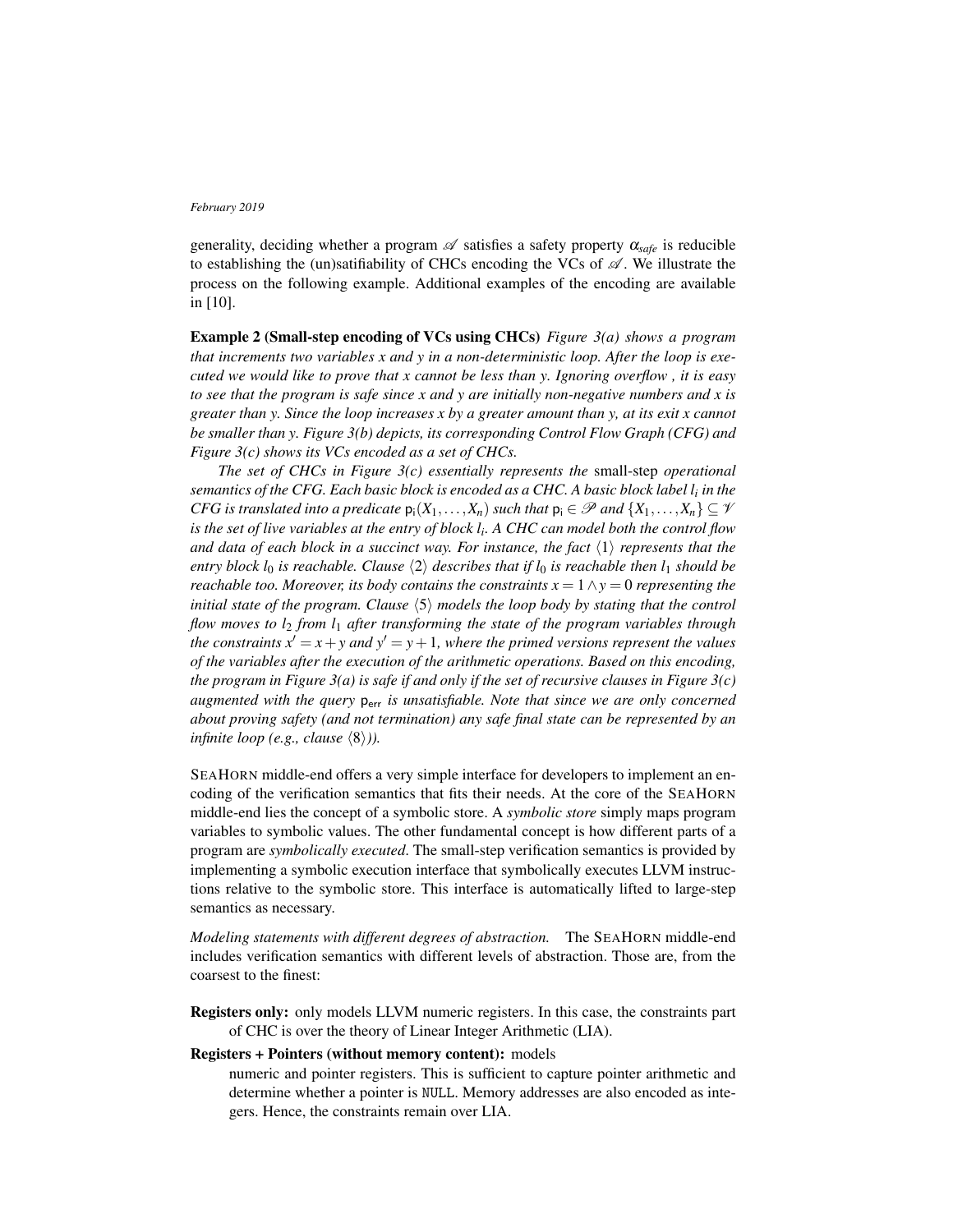Registers + Pointers + Memory: models numeric and pointer registers and the heap. The heap is modeled by a collection of non-overlapping arrays. The constraints are over the combined theories of arrays and LIA.

*Memory encoding.* For concrete semantics, SEAHORN assumes object-based memory model. Each allocation site (heap, stack, and globals) returns a memory object representing a sequence of bytes. The objects are disjoint. Each pointer points to some object and pointer arithmetic is restricted to stay within an object.

For verification condition, an abstract memory model is used that restricts the number of memory objects to be finite. As usual, an abstract memory object represents all concrete objects allocated at a given syntactic allocation site. The memory is further partitioned into regions, where a region is one or more memory objects, such that each memory instruction uses or modifies exactly one memory region. The abstract memory model is context-sensitive – each procedure has its own memory regions.

Memory regions are computed statically using a specialized context-sensitive alias analysis call SEADSA [60]. As the name suggests, SEADSA is a variant of *Data Structure Analysis (DSA)* [79]. DSA itself is an extension of Steensgaard's (a.k.a. unificationbased) pointer analysis [97].

In SEADSA, the memory is partitioned into a heap, a stack, and global objects. The analysis builds for each function a *DS graph* where each node represents an abstract memory region. Distinct *nodes* express disjoint sets of memory objects. Edges in the graph represent *points-to* relationships between nodes. Each node is typed and determines the number of fields and outgoing edges in a node. A node can have one outgoing edge per field, but each field can have at most one outgoing edge. This restriction is key to scalability and it is preserved by *unifying* nodes whenever it is violated.

Given a DS graph, each node is mapped to an array in the VC. Then, each memory read (load) and write (store) in LLVM bitcode is associated with a unique node (i.e., the array). For memory writes, SEAHORN creates a new array variable representing the new state of the array after the write operation.

*Inter-procedural proofs.* For most real programs verifying a function separately from each possible caller (i.e., *context-sensitivity*) is necessary for scalability. The version of SEAHORN for SV-COMP 2015 [59] achieved full context-sensitivity by inlining all program functions. Although inlining is often an effective solution for small and mediumsize programs it is well known that suffers from an exponential blow up in the size of the original program. Even more importantly, inlining cannot produce inter-procedural proofs nor counterexamples which are often highly desired.

We tackled this problem in [58], by providing an encoding that allows interprocedural proofs. We illustrate this procedure via an example in Figure 4. The upper box shows a program with three procedures: *main*, *foo*, and *bar*. The program swaps two numbers *x* and *y*. The procedure *foo* adds two numbers and *bar* subtracts them. At the exit of *main* we want to prove that the program indeed swaps the two inputs. To show all relevant aspects of the inter-procedural encoding we add a trivial assertion in *bar* that checks that whenever *x* and *y* are non-negative the input *x* is greater or equal than the return value.

The lower box of Figure 4 illustrates the corresponding verification conditions encoded as CHCs. The new encoding follows a small-step style as the intra-procedural encoding shown in Figure 3 but with two major distinctions. First, notice that the CHCs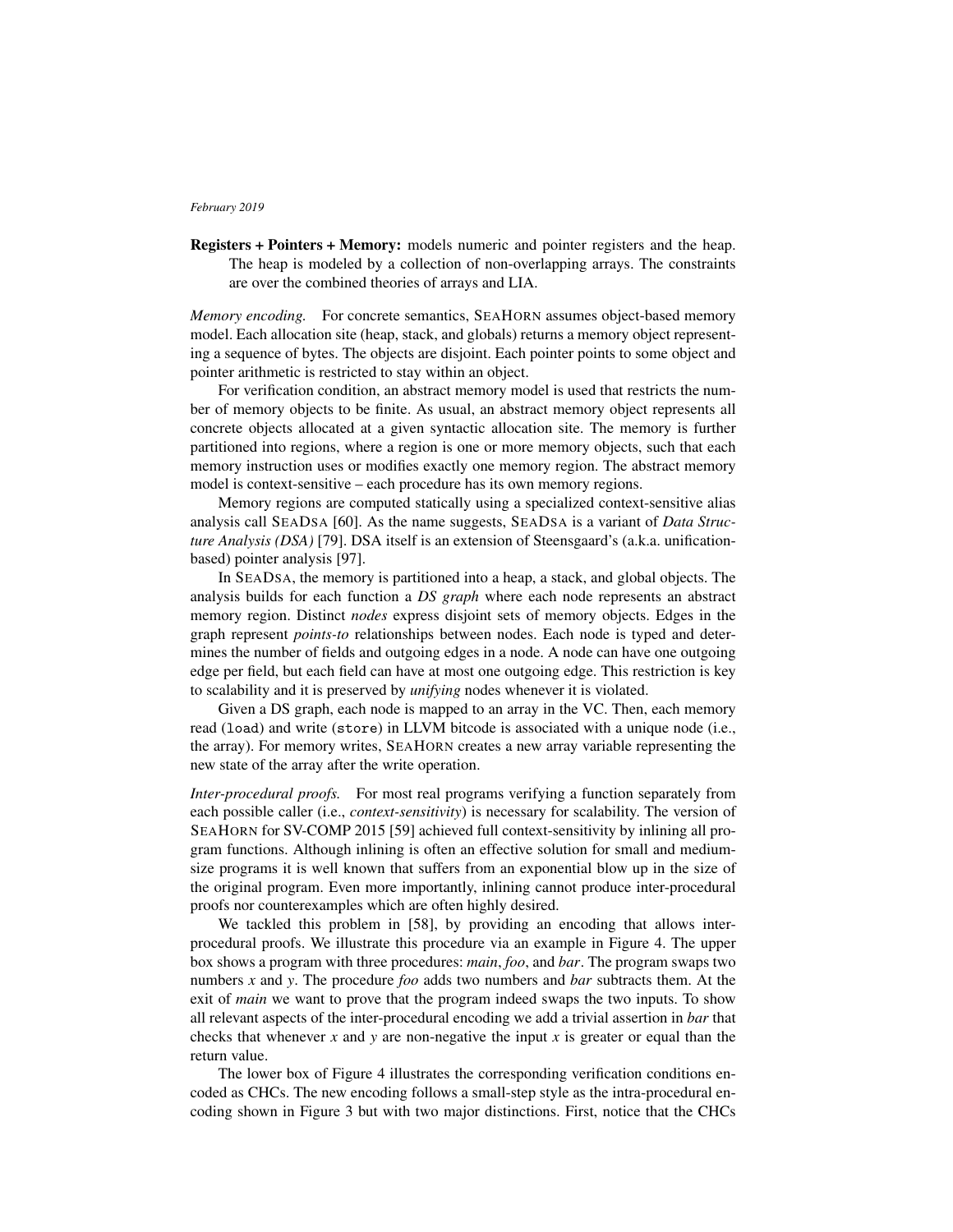| main()                                                          |                                                                                                        |
|-----------------------------------------------------------------|--------------------------------------------------------------------------------------------------------|
| $x = n$ ondet();                                                | foo(x, y)                                                                                              |
| $y = n$ ondet();                                                | $res = x + y;$                                                                                         |
| $x_{old} = x;$                                                  | return res;                                                                                            |
| $y_{old} = y;$                                                  | bar(x, y)                                                                                              |
| $x = foo(x, y);$                                                | $res = x - y;$                                                                                         |
| $y = bar(x, y);$                                                | assert $(\neg (x \ge 0 \land y \ge 0 \land x < res))$ ;                                                |
| $x = bar(x, y);$                                                | return res;                                                                                            |
| assert $(x = y_{old} \land y = x_{old})$ ;                      |                                                                                                        |
| $m_{entry}$ .                                                   |                                                                                                        |
| $m_{\text{assert}}(x_{old}, y_{old}, x, y, e_{out}) \leftarrow$ | $f_{\text{entry}}(x, y)$ .<br>$f_{\text{exit}}(x, y, res) \leftarrow$                                  |
| $m_{entry}$                                                     |                                                                                                        |
| $x_{old} = x, y_{old} = y,$                                     | $f_{\text{entry}}(x, y),$                                                                              |
| $f(x, y, x_1),$                                                 | $res = x + y$ .                                                                                        |
| $b(x_1, y, y_1, false, e),$                                     | $f(x, y, res) \leftarrow f_{exit}(x, y, res).$                                                         |
| $b(x_1, y_1, x_2, e, e_{out})$ .                                | $b_{\text{entry}}(x, y)$ .                                                                             |
| $m_{err}(e_{out}) \leftarrow$                                   | $\mathbf{b}_{\text{exit}}(x, y, res, e_{out}) \leftarrow$                                              |
| $m_{\text{assert}}(x_{old}, y_{old}, x, y, e), \neg e,$         | $b_{entry}(x, y),$                                                                                     |
| $e_{out} = \neg (x = y_{old}, y = x_{old}).$                    | $res = x - y$ ,                                                                                        |
| $m_{err}(e_{out}) \leftarrow$                                   | $e_{out} = (x \ge 0 \land y \ge 0 \land x < res).$                                                     |
| $m_{\text{assert}}(x_{old}, y_{old}, x, y, e_{out}), e_{out}.$  | $b(x, y, z, true, true)$ .                                                                             |
|                                                                 | $\mathbf{b}(x, y, z, \mathsf{false}, e_{out}) \leftarrow \mathbf{b}_{\mathsf{exit}}(x, y, z, e_{out})$ |

Figure 4. A program with procedures (upper) and its verification condition (lower).

are not linear anymore (e.g., the rule denoted by  $m_{\text{assert}}$ ). Each function call has been replaced with a *summary rule* (f and b) representing the effect of calling to the functions *f oo* and *bar*, respectively. The second difference is how assertions are encoded. In the intra-procedural case, a program is unsafe if the query  $p_{err}$  is satisfiable, where  $p_{err}$  is the head of a CHC associated with a special basic block to which all can-fail blocks are redirected. However, with the presence of procedures assertions can be located deeply in the call graph of the program, and therefore, we need to modify the CHCs to propagate error to the main procedure.

In our example, since a call to *bar* can fail we add two arguments *ein* and *eout* to the predicate b where  $e_{in}$  indicates if there is an error before the function is called and  $e_{out}$ indicates whether the execution of *bar* produces an error. By doing this, we are able to propagate the error in clause m<sub>assrt</sub> across the two calls to *bar*. We indicate that no error is possible at *main* before any function is called by unifying false with *ein* in the first occurrence of b. Within a can-fail procedure we skip the body and set *eout* to true as soon as an assertion can be violated. Furthermore, if a function is called and *ein* is already true we can skip its body (e.g., first clause of b). Functions that cannot fail (e.g., *f oo*) are unchanged. The above program is safe if and only if the query  $m_{\text{err}}(\text{true})$  is unsatisfiable.

Finally, it is worth mentioning that this propagation of error is not required if the mixed-semantics transformation described in Section 2 is applied.

# 4. Verification Engines

In principle, SEAHORN can be used with any Horn clause or LLVM-based verification tool. In the following, we describe two such tools developed by ourselves. Notably,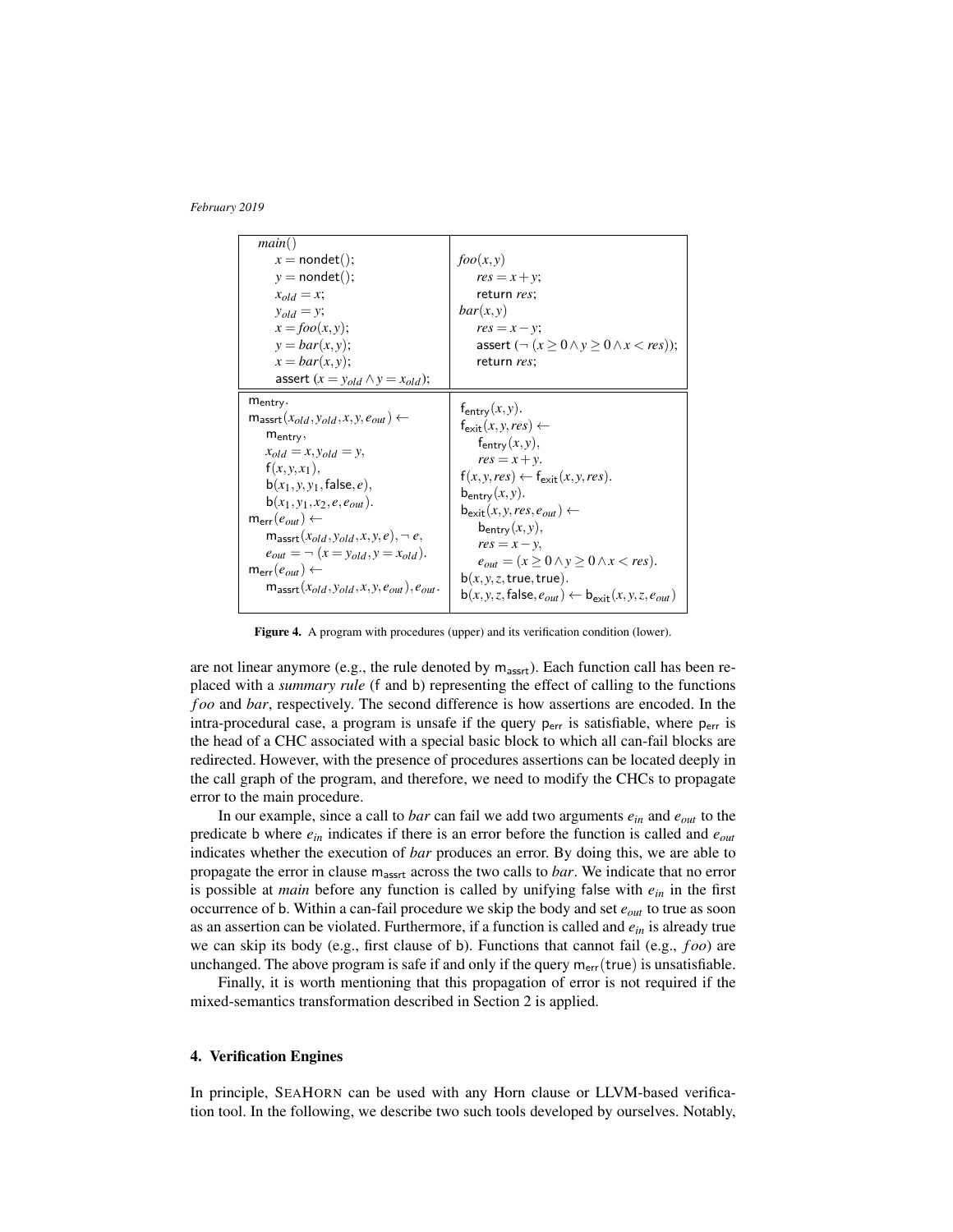the tools discussed below are based on the contrasting techniques of SMT-based model checking and Abstract Interpretation, showcasing the wide applicability of SEAHORN.

### *4.1. SMT-Based Model Checking with* SPACER

SPACER is an efficient SMT-based Model Checker for deciding satisfiability of Constrained Horn Clauses (CHC) [73–75]. Of course, since CHC satisfiability is undecidable, we use the term *decision procedure* informally. SPACER is a sound procedure, but it is not complete (i.e., not formally a decision procedure, and does not terminate on all inputs). In contrast to other SMT-based Model Checking algorithms (for example, those based on based on interpolation [2,53,66,80]), the reasoning in SPACER is compositional (or modular). That is, the *transition relation* is not unrolled. SPACER reasons about a body of individual procedure (or predicate) at a time, and communicates information between procedures (or predicates) using summaries. This is crucial for scaling SMT-based Model Checking to programs. Unlike hardware circuits, an unrolling of a program (i.e., unrolling loops and inlining procedures) increases the size of an SMT formula representing a verification condition (VC) exponentially. The approach taken by SPACER avoids the exponential explosion by limiting the information that can be exchanged between procedures to well-defined summaries. The summaries also provide a form of caching to prevent exploring the same procedure in the same calling context multiple times.

SPACER is integrated into SMT-solver Z3 [34] and is currently the default CHC engine in Z3. It supports CHC with constraints in the (combined) theories of Linear Real Arithmetic [9], Linear Integer Arithmetic [75], Arrays [73], with basic support for theories of Bit Vectors and Abstract Data Types. Both quantifier free and universally quantified solutions for the theory of arrays are supported [61].

In this section, we give a high-level overview of SPACER algorithm. Many implementation details and optimizations are omitted since they often change between different versions of the implementation. SPACER builds on three main concepts: Craig Interpolation, Model Based Projection, and an IC3/PDR-style Model Checking algorithm. In the rest of this section, we describe each component in turn, starting with interpolation.

### *4.1.1. Craig Interpolation*

Let *A* and *B* be two formulas in First Order Logic such that *A*∧*B* is unsatisfiable. A *Craig interpolant* (or simply an interpolant) is a formula *I* such that

$$
A \implies I \qquad \qquad I \implies \neg B
$$

and the only uninterpreted constants and functions in *I* are those that are shared between *A* and *B*. For example, consider the following two formulas *A* and *B* in Linear Integer Arithmetic:

$$
A = (a < x \land x < b) \qquad \qquad B = (a = 1 \land b = 1)
$$

The conjunction *A*  $\land$  *B* is unsatisfiable: if  $a = b = 1$  then there cannot be an integer *x* strictly between *a* and *b*. The shared uninterpreted constants are *a* and *b*. There is an interpolant, but it is not unique. Several possible interpolants are: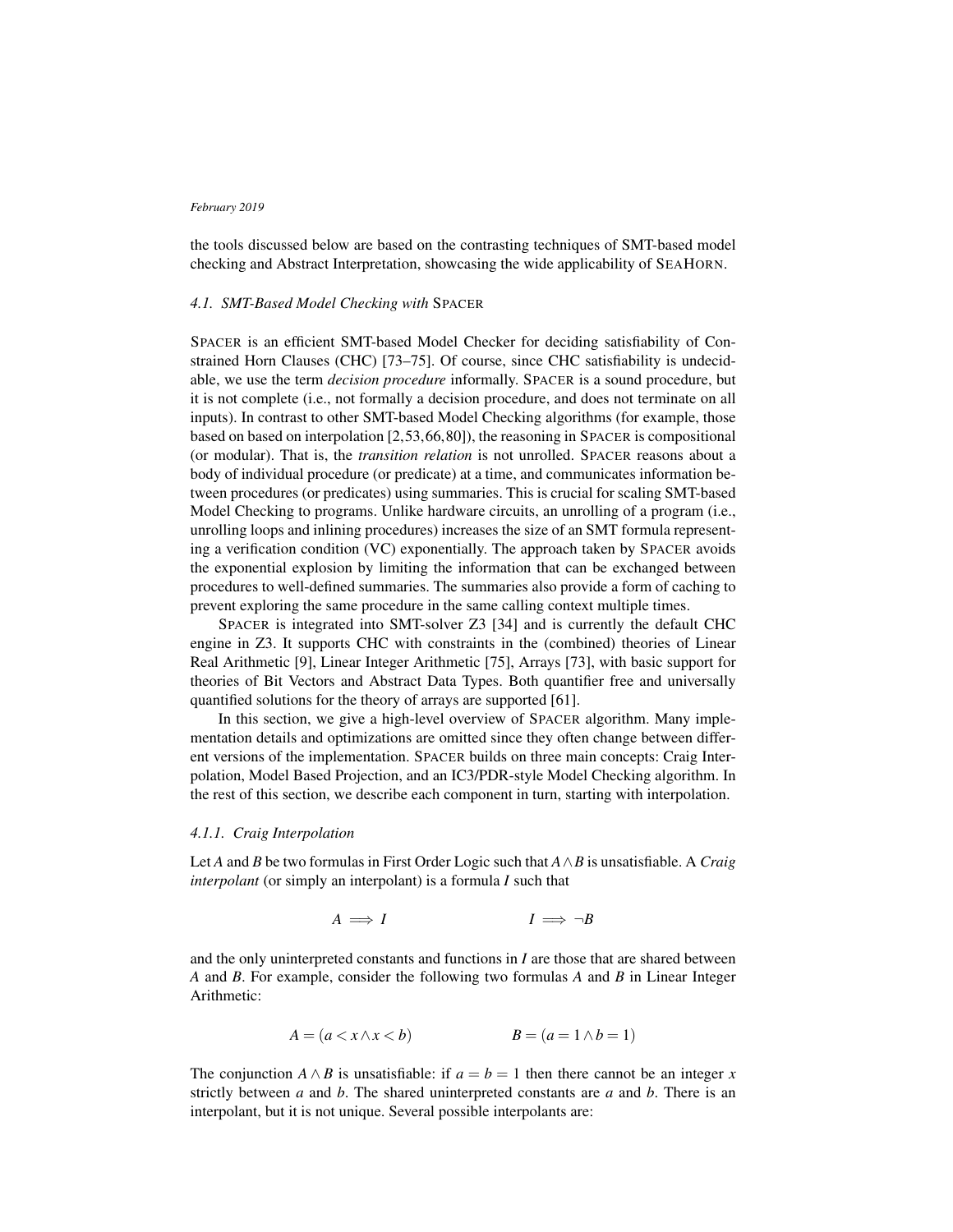$$
I_1 = (a < b)
$$
  $I_2 = \neg(a = 1 \land b = 1)$   $I_3 = (a \neq b)$ 

All of the above formulas  $I_i$  (for  $1 \le i \le 3$ ) is an interpolant. We write  $\text{ITP}(A, B)$  for some interpolant between *A* and *B* if it exists.

It is well known that interpolants can be computed directly from a resolution refutation of satisfiability of *A* and *B*. In case of SMT, interpolation is a combination of interpolation over propositional resolution [62] and special procedures for theory lemmas and their derivation [19,54]. We refer the reader to the references above for more details.

In the case of SPACER, the interpolation problem is more restricted and simplified. We are only interested in computing an interpolant  $\text{ITP}(A, B)$  in the case where *B* is a conjunction of literals and every uninterpreted symbol of *B* is shared with *A*. In this case, the simplest choice for an ITP( $A$ , $B$ ) is  $\neg B$ . Since  $A \wedge B$  is unsatisfiable, it follows that  $A \implies \neg B$ , and obviously  $\neg B$  implies itself. Note that in the example above,  $I_2$  is simply  $\neg B$ . On one hand, using  $\neg B$  as an interpolant defeats the purpose of interpolation. On the other, it provides a default case, that is often avoided, but is possible when a different interpolant is hard to compute. This is especially convenient for a system like Z3 that does not consistently produce easy-to-interpolate proofs.

Under the restrictions above, another alternative for an interpolant a negation of a Minimal Unsatisfiable Subset (MUS) of *B*. The reasoning is the same as for using  $\neg B$ . Such an interpolant does not do much generalization, but might filter irrelevant facts.

In practice, interpolant computation used by SPACER is a mix of proof-based and MUS-based procedure. A proof, and, in particular, theory lemmas of the proof, are examined to extract the interaction of *B* literals with the refutation. If the interaction is fairly clear, an *interpolating unsat core* is extracted by using interpolation-style reasoning. If the interaction is not clear, an MUS for *B* is computed. This style of reasoning enables SPACER to construct an interpolants such as  $I_1$ ,  $I_2$ , and  $I_3$  in the example above. However, the exact interpolant constructed depends on the proof produced by Z3.

# *4.1.2. Model-Based Projection*

Let  $\varphi$  be a satisfiable formula with uninterpreted constants (or variables) *Vars*( $\varphi$ ). Let *U* be a subset of variables in *Vars*( $\varphi$ ), and  $M \models \varphi$  be a model of  $\varphi$ . A formula  $\psi$  is a *Model Based Projection* (MBP) of *U* relative to *M* iff (a)  $M \models \psi$ , (b)  $\psi \implies \exists U \cdot \phi$ , (c)  $Vars(\psi) \subseteq Vars(\varphi) \setminus U$ , and (d)  $\psi$  is a monomial (i.e., a conjunction of literals). Intuitively, MBP under-approximates projection (or quantifier elimination). Alternatively, MBP ψ can be seen as a generalization of the model *M*: ψ *contains* the model, yet, it is a formula (i.e., has a finite representation) and is contained in the projection  $\exists U \cdot \varphi$ .

We write  $MBP(\exists U \cdot \varphi, M)$  for an MBP procedure that given an existentially quantified formula and a model, returns a corresponding model-based projection. An MBP procedure is *finite* if it is finite in the model argument. That is, the function  $\lambda x \cdot MBP(\exists U \cdot$  $\varphi$ , *x*) has a finite range. It is not difficult to see that a theory that admits quantifier elimination has a finite MBP. Consider a formula  $\exists U \cdot \varphi$ . Assume that there is an equivalent quantifier free formula  $\psi$ :

$$
\psi \iff \exists U \cdot \varphi
$$

Let  $\psi_1 \vee \cdots \vee \psi_n$  be a DNF decomposition of  $\psi$ . Then, define MBP( $\exists U \cdot \varphi, M$ ) =  $\psi_i$  such that  $i = \min\{1 \le j \le n \mid M \models \psi_i\}.$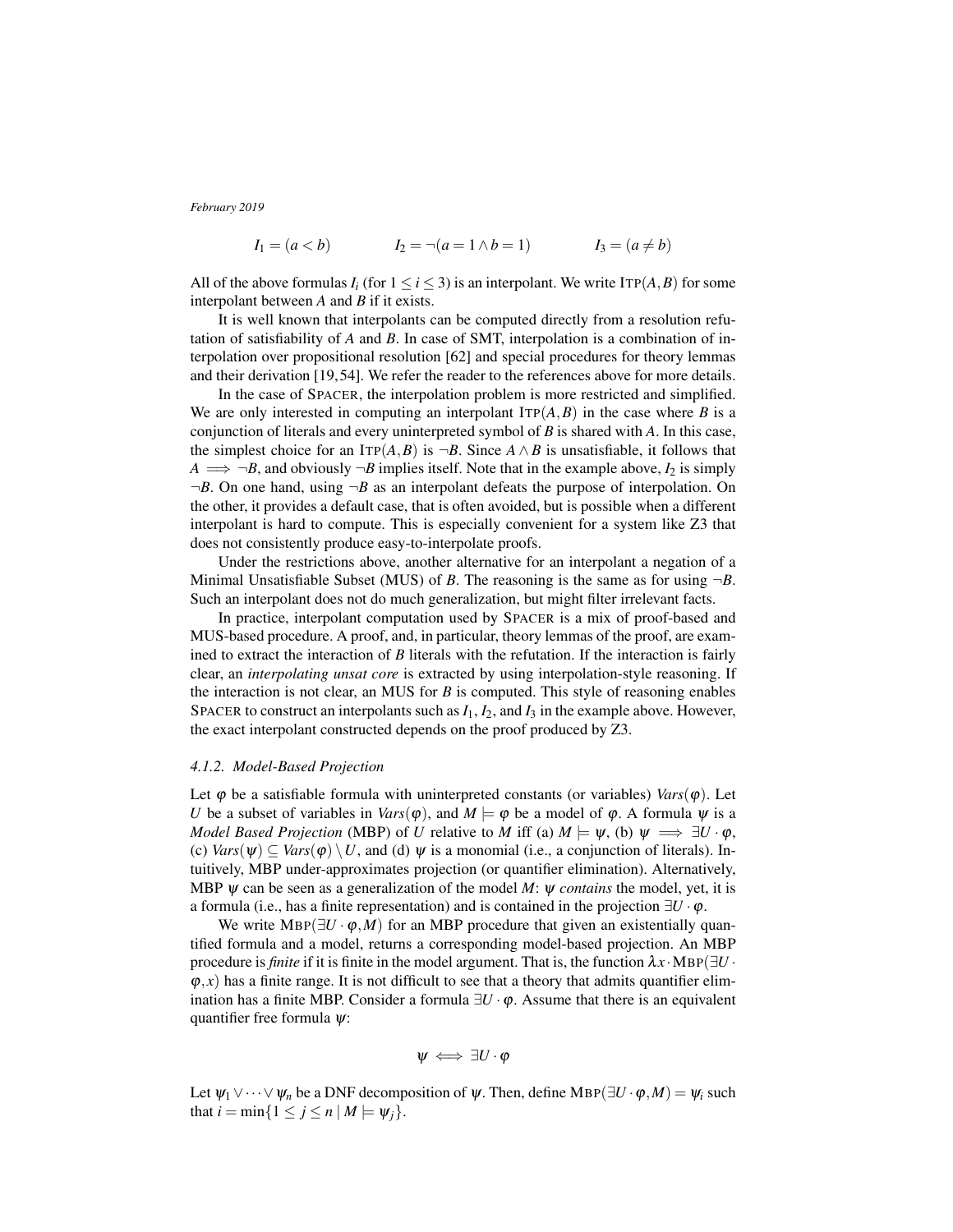Conversely, a finite MBP provides a procedure for quantifier elimination. Let *M*<sup>1</sup> be a model for  $\varphi$ , and  $\psi_1 = \text{MBP}(\exists U \cdot \varphi, M_1)$ . Let  $M_2$  be a model for  $\varphi \wedge \neg \psi_1$ , and  $\psi_2 = \text{MBP}(\exists U \cdot \varphi, M_2)$ , etc. Since by assumption MBP is finite, the number of such  $\psi_i$ is finite as well. Hence the formula  $\psi_1 \vee \cdots \vee \psi_n$  is well defined, quantifier free, and is equivalent to  $\exists U \cdot \varphi$ .

A finite MBP for Linear Real Arithmetic has been introduced in [74]. Unlike quantifier elimination for LRA, it can be computed in linear time (assuming the model is given and evaluating literals in the model is constant time). A finite MBP for Linear Integer Arithmetic and Abstract Data Types has been presented in [11]. MBP for the theory of Arrays has been developed in [73]. Obviously, MBP for arrays is not finite.

We illustrate an MBP procedure for the combined theories of arrays and arithmetic using an example below. Let  $\varphi$  denote the formula

$$
(b = a[i_1 \leftarrow v_1]) \vee (a[i_2 \leftarrow v_2][i_3] > 5 \wedge a[i_4] > 0)
$$

where *a* and *b* are array variables whose index and value sorts are both Int, the sort of integers, and all other variables have sort Int. Here, for an array *a*, we use  $a[i \leftarrow v]$  to denote a *store* of *v* into *a* at index *i* and use *a*[*i*] to denote the value of *a* at index *i*. Suppose that we want to existentially quantify the array variable *a*. Let  $M \models \varphi$ . We will consider two possibilities for *M*:

- 1. Let  $M \models b = a[i_1 \leftarrow v_1]$ , i.e., M satisfies the array equality containing a. In this case, our MBP procedure substitutes the term  $b[i_1 \leftarrow x]$  for *a* in  $\varphi$ , where *x* is a fresh variable of sort Int. That is, the result of MBP is  $\exists x \cdot \varphi[b[i_1 \leftarrow x]/a]$ .
- 2. Let  $M \models b \neq a[i_1 \leftarrow v_1]$ . We use the second disjunct of  $\varphi$  for MBP. Furthermore, let  $M \models i_2 \neq i_3$ . We then reduce the term  $a[i_2 \leftarrow v_2][i_3]$  to  $a[i_3]$  to obtain  $a[i_3] >$  $5 \wedge a[i_4] > 0$ , using the relevant disjunct of the select-after-store axiom of ARR. We then introduce fresh variables  $x_3$  and  $x_4$  to denote the two select terms on  $a$ , obtaining  $x_3 > 5 \land x_4 > 0$ . Finally, we add  $i_3 = i_4 \land x_3 = x_4$  if  $M \models i_3 = i_4$  and add  $i_3 \neq i_4$  otherwise, choosing the relevant case of Ackermann reduction, and existentially quantify *x*<sup>3</sup> and *x*4.

Model-Based Projection is crucial for SPACER. It is used both in computing predecessors and summaries. However, since its inception, it has found many other applications as well. For example, in [11] it is used in a procedure for deciding satisfiability of quantified formulas. In [40] to discover a simulation relation between different version of a program. In [72] it is extended with Skolemization and is used to synthesize implementation from assume-guarantee contracts. The Skolemization procedure is further improved in [39].

# *4.1.3.* SPACER *Algorithm*

Without loss of generality, we assume that set of CHCs encoding safety of procedural programs is transformed into an equisatisfiable set of just *three* clauses with a *single* predicate symbol of the following form:

$$
Inv(\overline{x}) \leftarrow Init(\overline{x}) \qquad \neg Bad(\overline{x}) \leftarrow Inv(\overline{x})
$$
  
\n
$$
Inv(\overline{x}') \leftarrow Inv(\overline{x}), Inv(\overline{x}'), Tr(\overline{x}, \overline{x}', \overline{x}')
$$
 (1)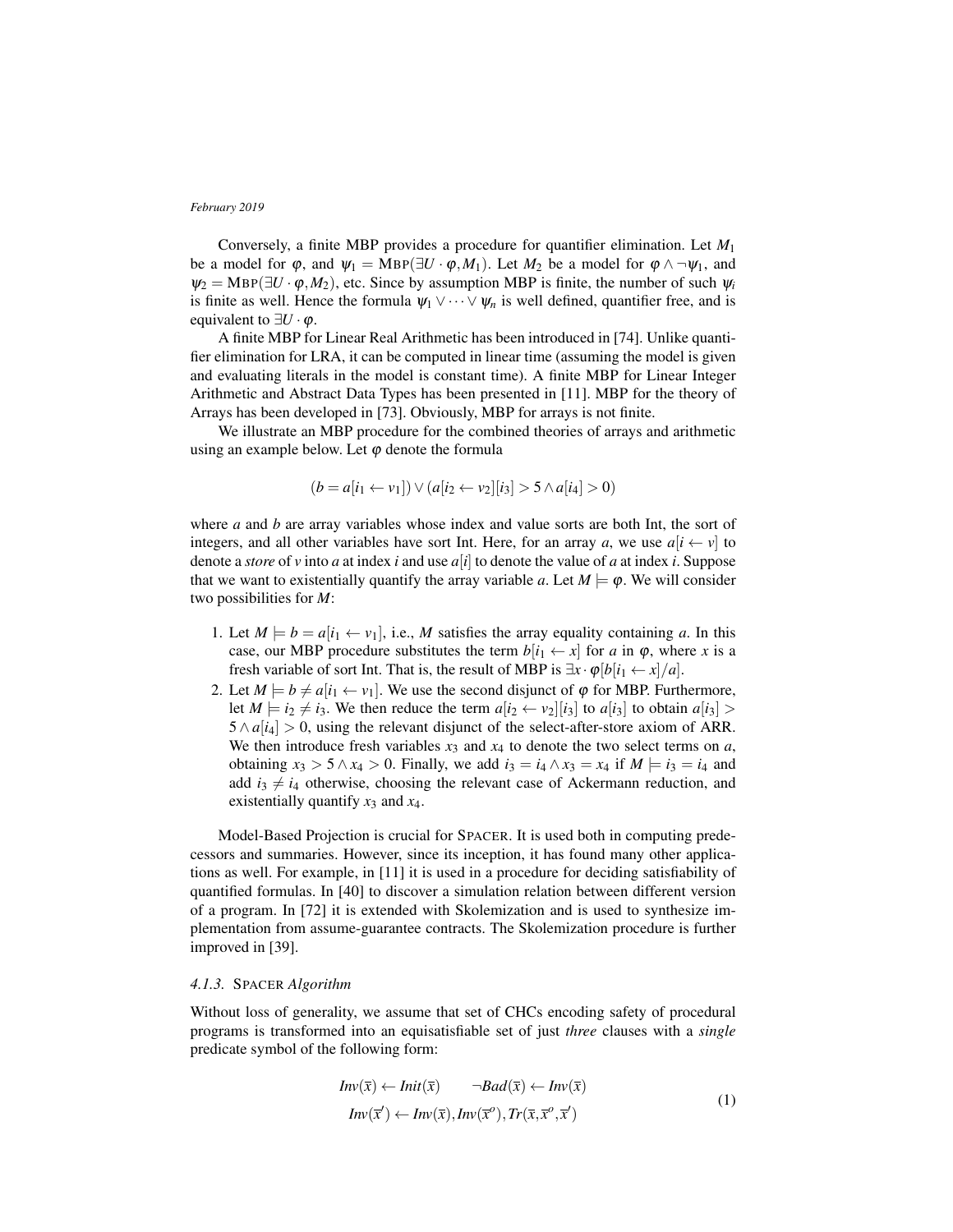The notation  $\bar{x}^{\dagger}$  stands for a vector of variables obtained from  $\bar{x}$  by adding <sup>†</sup> to every variable, where  $\dagger \in \{',\circ\}$ . For example,  $(x_1, x_2, x_3)'$  is  $(x'_1, x'_2, x'_3)$ . Intuitively, *Inv* is the program invariant,  $\bar{x}$  denotes the pre-state of a program transition,  $\bar{x}$  denotes the poststate, and  $\bar{x}^o$  denotes the summary of a procedure call (if one is made). Any verification condition for sequential programs can be transformed into the form of (1) by adding extra state variables that denote active program location and active procedure being executed.

In the special case of verification conditions of procedure-free sequential programs,  $\bar{x}^{\circ}$  variables do not appear in *Tr* and the conjunct *Inv*( $\bar{x}^{\circ}$ ) can be dropped. The resulting three clauses simplify to the following:

$$
Inv(\overline{x}) \leftarrow Init(\overline{x}) \qquad \neg Bad(\overline{x}) \leftarrow Inv(\overline{x})
$$
  
\n
$$
Inv(\overline{x}') \leftarrow Inv(\overline{x}), Tr(\overline{x}, \overline{x}')
$$
 (2)

In the case of (2), *Inv* denotes a regular inductive invariant of a transition system.

To simplify the notation, we introduce a special function  $\mathcal{F}_{Tr}$ , called a *forward transformer*, that replaces *Inv* in the rule by a pair of formulas  $\phi_A(\bar{x})$  and  $\phi_B(\bar{x})$ . Formally, it is defined as follows:

$$
\mathscr{F}_{Tr}(\varphi_A, \varphi_B) \equiv \text{Init}(\overline{x}') \vee (\varphi_A(\overline{x}) \wedge \varphi_B(\overline{x}^o) \wedge \text{Tr}(\overline{x}, \overline{x}^o, \overline{x}'))
$$

Abusing notation, we write  $\mathscr{F}_{T_r}(\varphi_A)$  for  $\mathscr{F}_{T_r}(\varphi_A,\varphi_A)$ , and  $\mathscr{F}(\varphi_A,\varphi_B)$  when *Tr* is clear from the context or is irrelevant. Using function  $\mathscr{F}$ , the CHC in (1) are equivalently expressed as two First Order Logic formulas:

$$
\forall \overline{x}, \overline{x}', \overline{x}^o \cdot \mathscr{F}(Inv, Inv) \implies Inv(\overline{x}') \qquad \forall \overline{x} \cdot Inv(\overline{x}) \implies \neg Bad(\overline{x})
$$

SPACER is a parameterized algorithm (or a set of rules) that is instantiated for a given logical theory *T* given three ingredients: (a) a model-producing satisfiability solver for *T* (i.e., an SMT solver that supports theory *T*), (b) an MBP procedure MBP for *T*, and (c) an interpolation procedure ITP for *T*. Here, we present a version that is limited to quantifier free solutions. Extension of SPACER for quantified solutions is described in [61].

The main data-structures operated by SPACER are a sequence of *may* summaries [*F*0,*F*1,...] called a *trace*, a *must* summary called *R*, and a queue of proof obligations *Q*. Each element  $F_i$  of a trace is called a frame, and each element  $\ell \in F_i$  is called a lemma (or a may summary). Intuitively,  $F_i$  over-approximates all the states reachable by  $Tr$  in up to *i* steps (derivations). The set *R*, also called the *reachable states*, under-approximates all the reachable states. Finally, elements of *Q*, called proof-obligations, represent states the algorithm is trying to proof reachable or unreachable.

The rules defining SPACER are shown in Alg. 1. The rules are applied nondeterministically although, only some order of application guarantees progress. Each rule is presented as a guarded command "[ *grd* ] *cmd*", where *cmd* can be executed only if *grd* holds. If multiple guards are true, any one of the corresponding commands can be executed.

As described above, SPACER maintains a set of reachability queries *Q*, a sequence of may summaries  $\{F_i\}_{i\in\mathbb{N}}$ , and a must summary *R*. Intuitively, a query  $\langle \varphi, i \rangle$  corresponds to checking if  $\varphi$  is reachable for recursion depth *i*,  $F_i$  over-approximates the reachable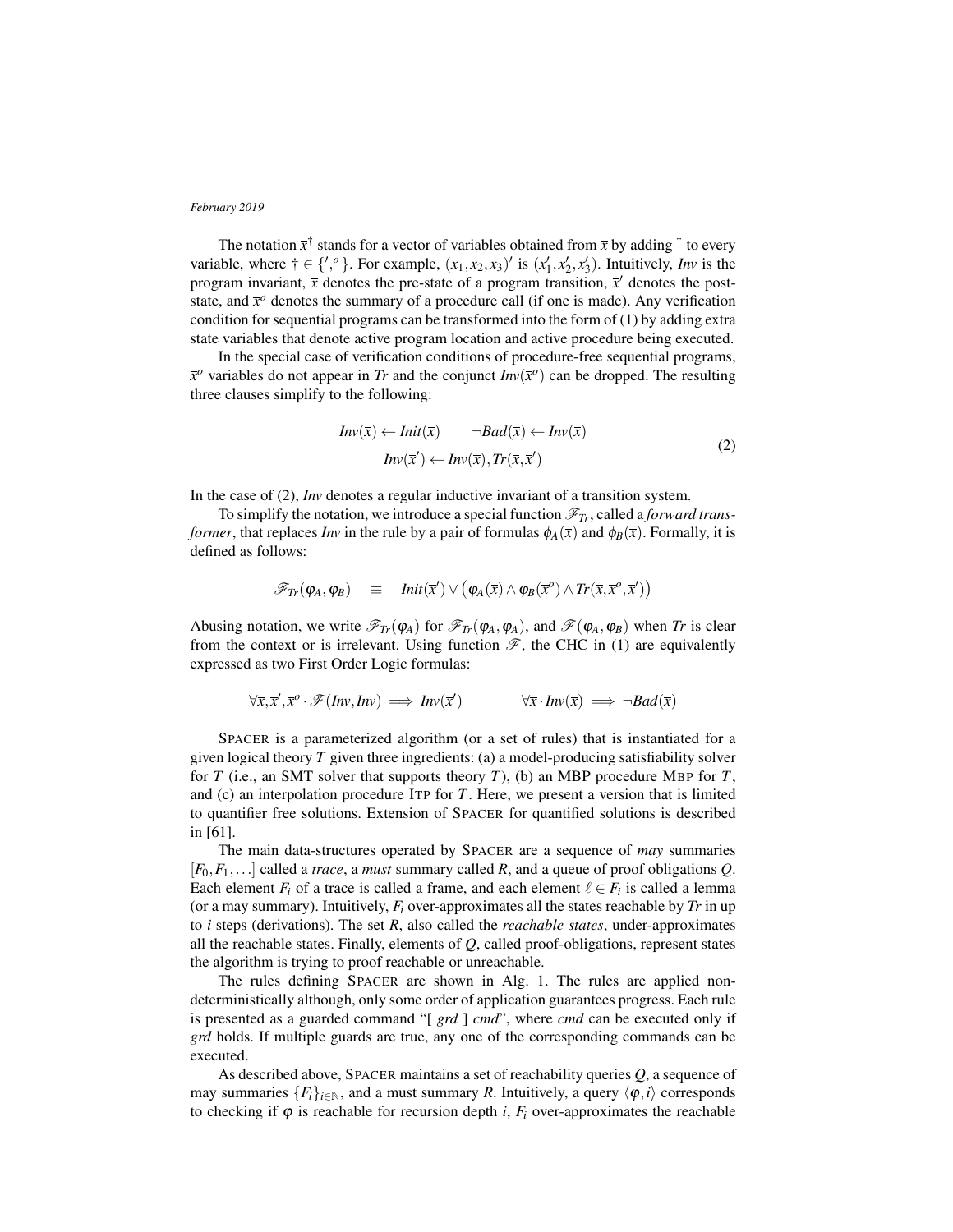**Input:** Formulas  $Init(\overline{x}), Tr(\overline{x}, \overline{x}^o, \overline{x}^r), Bad(\overline{x})$ Output: An inductive invariant or UNSAFE

if (*Init*∧*Bad*) *satisfiable* then return UNSAFE *// initialize data structures*  $Q := \emptyset$  // *set of pairs*  $\langle \varphi, i \rangle, i \in \mathbb{N}$ *N* := 0 *// max level, or recursion depth*  $F_0 = \text{Init}, F_i = \top, \forall i > 0$  // *may summary sequence R* = *Init // must summary*

forever *non-deterministically* do

(**Candidate**)  $[(F_N \wedge Bad)$  *satisfiable* ]  $Q$  :=  $Q$  ∪  $\langle$  *ϕ*, *N* $\rangle$ , for some  $φ$   $\implies$  *F<sub>N</sub>* ∧ *Bad* (MustPredecessor)  $\left[ \langle \varphi, i+1 \rangle \in \mathcal{Q}, M \models \mathscr{F}(F_i, R) \wedge \varphi' \right]$  $Q := Q \cup \langle \text{MBP}(\exists \overline{x}^o, \overline{x}^{\prime} \cdot \mathscr{F}(F_i, R) \wedge \varphi^{\prime}, M), i \rangle$ (MayPredecessor)  $[(\varphi, i+1) \in Q, M \models \mathscr{F}(F_i) \wedge \varphi']$  $Q := Q \cup \langle \text{MBP}(\exists \overline{x}, \overline{x}' \cdot \mathscr{F}(F_i) \wedge \varphi', M) [\overline{x}/\overline{x}^o], i \rangle$  $(\text{Leaf}) \left[ (\varphi, i) \in \mathcal{Q}, \mathscr{F}(F_{i-1}) \implies \neg \varphi', i < N \right]$  $Q := Q \cup \langle \varphi, i+1 \rangle$ (Successor)  $\left[\ \langle \varphi, i+1 \rangle \in \mathcal{Q}, M \models \mathscr{F}(R) \wedge \varphi' \right]$  $R := R \vee \text{MBP}(\exists \overline{x}, \overline{x}^o \cdot \mathscr{F}(R) \wedge \varphi', M)[\overline{x}/\overline{x}']$ (NewLemma)  $\left[\langle \varphi, i+1 \rangle \in \mathcal{Q}, \mathscr{F}(F_i) \Longrightarrow \neg \varphi' \right]$  $F_j := F_j \wedge \text{ITP}(\mathscr{F}(F_i), \varphi')[\bar{x}/\bar{x}'], \forall j \leq i+1$ (Induction)  $[ (\varphi \vee \psi) \in F_i, \mathscr{F}(\varphi \wedge F_i) \implies \varphi' ]$  $F_j := F_j \wedge \varphi, \forall j \leq i+1$ (Unfold)  $[F_N \implies \neg Bad] N := N + 1$  $(Safe) [ F_{i+1} \implies F_i ] return F_i$ (Unsafe) [ (*R*∧*Bad*) *satisfiable* ] return UNSAFE

Algorithm 1: Rule-based description of SPACER.

states for recursion depth *i*, and *R* under-approximates the reachable states. *N* denotes the current bound on recursion depth. The sequence of may summaries and *N* correspond to the *trace of approximations* and the maximum *level* in IC3/PDR, respectively. For convenience, let *F*<sub>−1</sub> be  $\perp$ . MBP( $\varphi$ *,M*), for a formula  $\varphi = \exists \overline{v} \cdot \varphi_{qf}$  and model  $M \models \varphi_{qf}$ , denotes the result of some MBP function associated with  $\varphi$  for the model  $M$ .

Alg. 1 initializes  $N$  to 0 and,  $F_0$  and  $R$  to *Init*. **Candidate** initiates a backward search for a counterexample beginning with a set of states in *Bad*. The potential counterexample is expanded using either **MustPredecessor** or **MayPredecessor**. **MustPredeces**sor *jumps over* the call  $Inv(\bar{x}^{\circ})$ , in the last CHC of (1), utilizing the must summary *R*. MayPredecessor, on the other hand, creates a query for the call using the may summary of its calling context. Leaf moves an unreachable query to a higher recursion depth. Suc-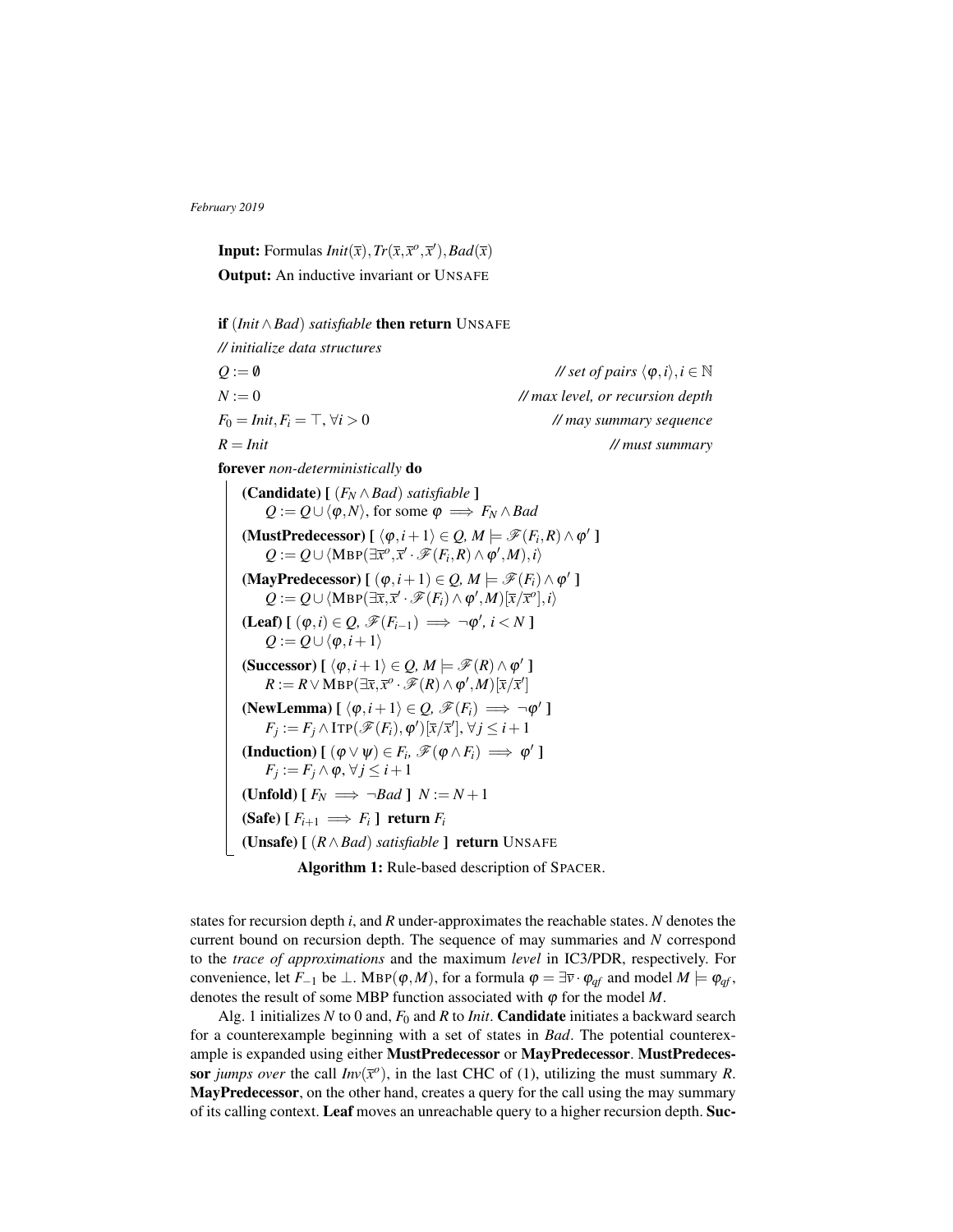cessor updates *R* when a query is known to be reachable. NewLemma updates may summaries when a query is known to be unreachable. Induction strengthens may summaries using induction relative to  $F_i$ . Unfold increments the bound on the recursion depth. Safe returns  $F_i$  as invariant when the sequence of may summaries converges. Unsafe applies when the must summary intersects with *Bad*.

SPACER is sound and if MBP utilizes finite MBP functions, SPACER also terminates for a fixed *N*. Soundness follows from the fact that the following invariants are maintained by the main loop:

$$
Init \implies F_0 \qquad \forall 0 < i \le N \cdot \mathcal{F}(F_{i-1}) \implies F_i
$$

$$
R \implies \mathcal{F}^N(\text{Init}) \qquad \forall 0 < i \le N \cdot F_{i-1} \implies F_i
$$

$$
\forall 0 < i \le N \cdot \mathcal{F}^i(\text{Init}) \implies F_i
$$

Thus,  ${F_i}_{i \in \mathbb{N}}$  and *R*, respectively, over- and under-approximate reachable states.

The rules in Alg. 1 leave out many important implementation details. For efficiency, queries are restricted to cubes (i.e., conjunction of literals). For Linear Arithmetic, the implementation relies on the fact that MBP is linear in time and space. *Q* is maintained as a priority queue, processing queries of smaller recursion depths first. Additional constraints are imposed on the rules and their ordering to ensure termination for a fixed *N*. For the rule Unsafe, the implementation also produces a counterexample in addition to returning UNSAFE.

# *4.2. Abstract Interpretation with* CRAB

In this section, we first introduce CRAB [31] (CoRnucopia of ABstractions), a languageagnostic static analyzer based on the theory of Abstract Interpretation [25]. CRAB does not analyze directly LLVM bitcode but instead it analyzes a goto-based Control-Flow Graph language. This allows decoupling the analyzer from the input language so that it can be reused for analyzing other languages beyond LLVM bitcode (e.g., in [48]). Then, we describe CLAM (CRAB for Llvm Abstraction Manager), the static analyzer of LLVM bitcode based on CRAB, which is integrated in SEAHORN as one of its back-end solvers.

Note that we have decided to implement CRAB on top of a imperative language and not directly on Constrained Horn Clauses. This is motivated by the necessity to orient the analysis in Abstract Interpretation. That is, the interpreter needs to know the order in which to execute the instructions. While it is possible to map logical definitions into instructions, in practice, we chose to avoid this complication by going directly from LLVM to the intermediate representation used by CRAB.

# *4.2.1.* CRAB *Target Language*

CRAB programs are written in the goto-based language described in Figure 5. A program *P* consists of a non-empty sequence of basic blocks, each one denoted by a unique identifier *bb*, containing zero or more instructions *I* in three-address form. Operands can only be one of these three basic types: integers, booleans, and pointers, or arrays of a basic type. All instructions are strongly typed. The language does not support floating point operations.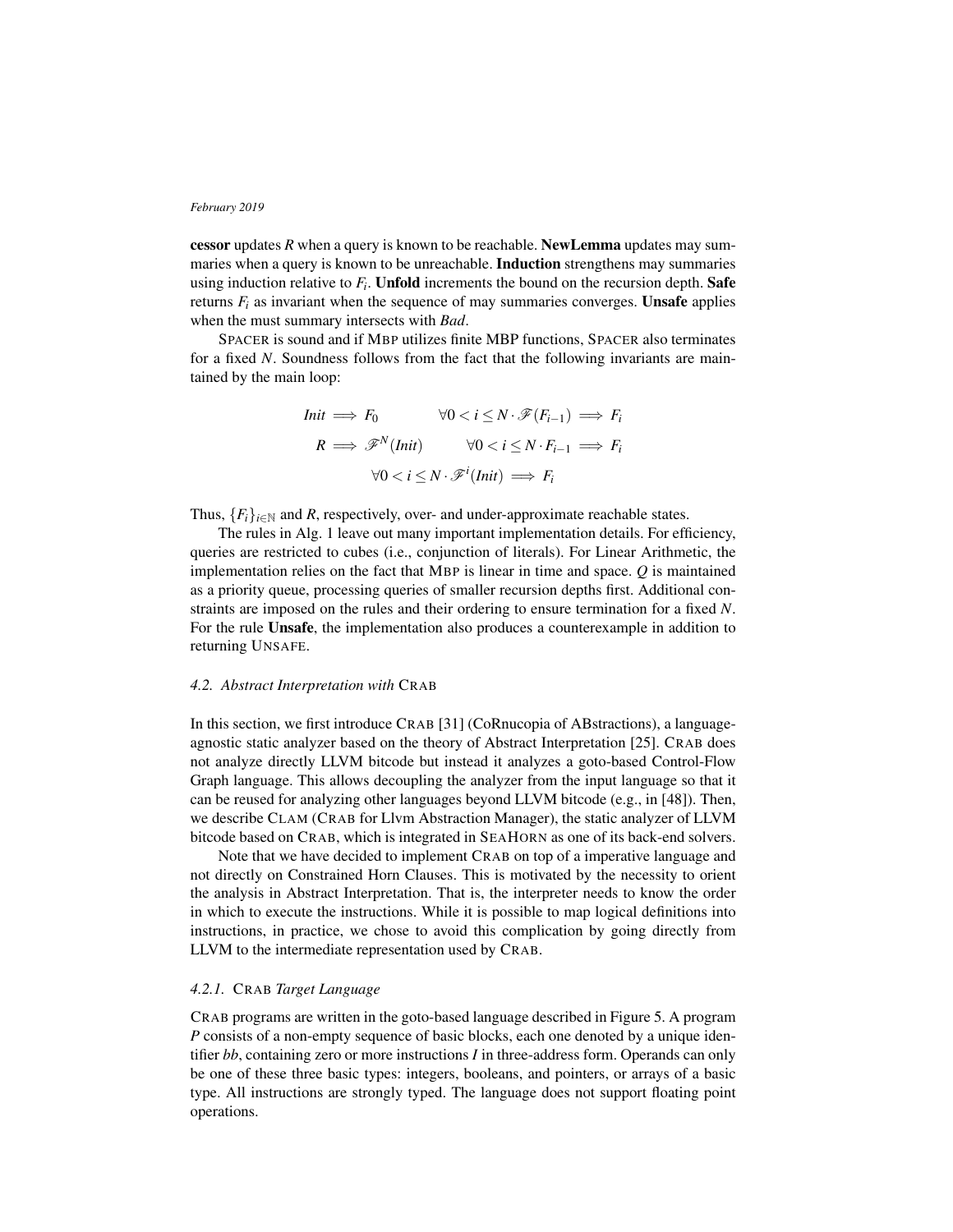*P* ::= *B*  $B^+$ *B* ::= *bb*: *I*<sup>\*</sup> goto *bb*<sub>1</sub>,...*bb<sub>n</sub>* | *bb*: *I*<sup>\*</sup> [ return  $v_1, ..., v_n$  ] *I* ::= *I<sub>a</sub>*  $\mid$  *I<sub>b</sub>*  $\mid$  *I<sub>p</sub>*  $\mid$  *I<sub>A</sub>*  $\mid$  *v*<sub>1</sub>,..., *v<sub>m</sub>* := *fun*(*v*<sub>1</sub>,..., *v<sub>n</sub>*)  $v :=$  havoc () | assume  $(v_b)$  | assume (*b*) | assert  $(v_b)$  | assert (*b*)  $I_a$  ::=  $v_i := a$  $v_i := \text{sign\_extension}(v_i) \mid v_i := \text{zero\_extension}(v_i) \mid v_i := \text{truncated}(v_i)$  $v_i := \textbf{booltoint} (v_b)$  $\therefore$   $\therefore$  *v*<sub>*b*</sub>  $\therefore$  *b*  $\vdash$  *v*<sub>*b*</sub>  $\therefore$  inttobool  $(v_i)$ *I*<sup>p</sup> ::= *v*<sub>*p*</sub> := *p* | *v*<sub>*p*</sub> := alloc (*sz*) | *v<sub><i>s*</sub> := load (*v*<sub>*p*</sub>) | store (*v<sub>s</sub>*, *v*<sub>*p*</sub>) | *v*<sub>*p*</sub> := &fun  $I_A$  ::=  $v_A$  :=  $\operatorname{array\_init}(v_i, v'_i, v_s, sz, \text{endian})$  |  $v_s$  :=  $\operatorname{array\_select}(v_A, v_i, sz, \text{endian})$ array\_write  $(v_A, v_i, v_s, sz, \text{endian})$  |  $v'_A := v_A$  $a$  ::=  $n \mid v_i \mid a_1 \text{ } op_a \text{ } a_n$ *b* ::= true | false  $| \neg b | b_1 op_b b_2 | a_1 op_r a_2 | p_1 op_p p_2$ *p* ::= null  $v_p + a$ 

Figure 5. CRAB goto-based language to represent Control Flow Graphs.

Integer, boolean, pointer, and array variables are denoted with symbols  $v_i$ ,  $v_b$ ,  $v_p$ , *vA*, respectively. Variables of any type are denoted by *v*. Scalar (non-array) variables are denoted by *v<sup>s</sup>* . Integer variables are sized (i.e., of different bit-width). The set of integer, boolean, pointer, and array variables are disjoint.

*Arithmetic and boolean instructions.* Arithmetic and boolean expressions are described by *a* and *b*. CRAB supports standard operations *op<sup>a</sup>* and *op<sup>b</sup>* for these expressions. For arithmetic expressions, CRAB supports addition, subtraction, multiplication, signed/unsigned division, signed/unsigned remainder, and standard bitwise operations: and, or, xor, left shift, logical and arithmetic right shift. For boolean expressions, CRAB supports the operations and, or, and xor.

*Control flow and assertions.* Control flow is modeled by goto and assume instructions. The instruction  $v := \textbf{havoc}()$  assigns non-deterministically any value allowed by v's type to *v*. Properties can only be defined by adding assert instructions.

*Pointer instructions.* The instruction  $v_p := \textbf{alloc}(sz)$  allocates a fresh memory object of size *sz* and returns a pointer to it. The instructions  $v_s := \textbf{load}(v_p)$  and  $\textbf{store}(v_s, v_p)$ read and write memory. Pointer arithmetic can be expressed by  $v_p := v'_p + a$ . CRAB also supports function pointers  $v_p := \&$  fun. For pointer comparisons  $op_p$ , CRAB supports pointer equality and disequality.

*Array instructions.* CRAB language supports unidimensional arrays. The importance of arrays is inherited from the importance of arrays in imperative languages and even more important, because the program memory can be modeled as an array. Arrays are interpreted as sequences of consecutive bytes which are disjoint from each other. We describe informally the semantics of the array operations. We define first  $BS(v_A, v_i, sz, \text{endian})$  as the byte sequence:

$$
\begin{cases}\n v_A[v_i] \cdot v_A[v_i+1] \cdots v_A[v_i+sz-1] & \text{if endian = big \\
v_A[v_i+sz-1] \cdot v_A[v_i+sz-2] \cdots v_A[v_i] & \text{if endian = little\n\end{cases}
$$

Similarly, we define  $BS(v_s, \text{endian})$  as the byte sequence: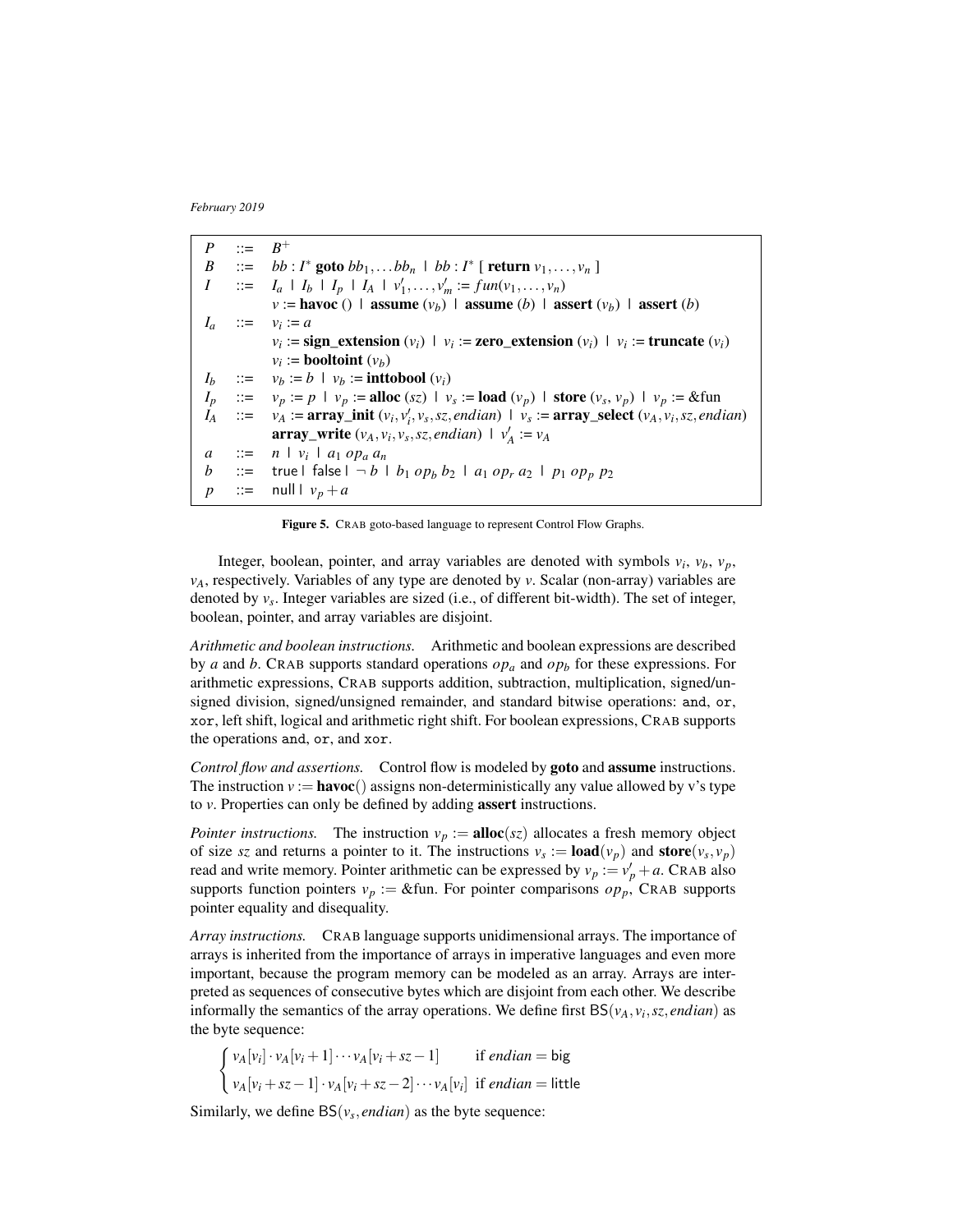$$
\begin{cases} v_s(0) \cdots v_s(n-1) & \text{if endian = big \\ v_s(n-1) \cdots v_s(0) & \text{if endian = little} \end{cases}
$$

The instruction  $v_A := \text{array\_init}(v_i, v'_i, v_s, sz, \text{endian})$  creates a fresh array  $v_A$  such that for all  $v_i \leq j < v'_i \wedge (j \text{ mod } s z = 0)$ , each byte sequence  $BS(v_A, j, sz, \text{endian})$  is equal to  $BS(v_s, \text{endian})$ . Array reads  $v_s := \text{array\_select}(v_A, v_i, sz, \text{endian})$  assigns the byte sequence BS(*vA*, *v<sup>i</sup>* ,*sz*, *endian*) to BS(*v<sup>s</sup>* , *endian*). array\_write (*vA*, *v<sup>i</sup>* , *v<sup>s</sup>* ,*sz*, *endian*) writes the byte sequence  $BS(v_s, \text{endian})$  into  $BS(v_A, v_i, \text{sz}, \text{endian})$ . Finally,  $v'_A := v_A$  assigns all contents of  $v_A$  to  $v'_A$ .

Endianess can be optionally provided. However, if it is not available then array abstract domains are limited when reasoning about byte aliasing because they cannot make any assumption about endianess.

*Function calls.* CRAB assumes call-by-value parameter passing. Functions can return multiple values. This is specially useful for purifying functions. *Function purification* converts functions into new equivalent functions that have no side effects.

*Conversion between types.* Conversion between operand types is allowed but it must be done through explicit casts. CRAB supports sign and zero extension, truncation, and conversions between boolean and integers. Conversion between integers and pointers is not currently supported.

CRAB *language design choices.* The design of the CRAB language has been carefully chosen based on our experience in building abstract interpreters and front-ends. For instance, the language distinguishes between boolean and integer variables although boolean can be also modeled as integers if desired. The distinction between boolean and integers can make easier the translation to the CRAB language if the front-end already makes that separation. Moreover, it can simplify the code of an abstract interpreter because boolean and arithmetic instructions can be analyzed by different abstract domains: boolean instructions with a finite domain and numerical instructions with a numerical abstract domain. The distinction between pointer and arrays instructions is another good example. Typically, abstract domains reasoning about pointers (e.g., [85, 100]) are very different from domains reasoning about arrays (e.g., [29, 49, 65]). The former focuses on aliasing while the latter focuses more on the problem of weak versus strong updates. Again, having specialized instructions for pointers and arrays can simplify the code of the abstract interpreter. Moreover, there are situations where either the input language is simple enough that aliasing is not an issue (e.g., [48]) or the front-end can resolve aliasing at translation time (see Section 4.2.7). For those cases, array domains are sufficient to reason precisely about memory.

Compared to other intermediate representations such as LLVM IR, control flow is expressed in a more declarative way by having goto and assume instead of conditional branches. Unlike LLVM IR, CRAB language is not intended to be executed, and thus, it allows expressing non-determinism through havoc instructions which is very useful for program abstractions (e.g., model a cast from an integer to a pointer). Another key difference with LLVM IR is that the CRAB language does not require the input program to be written in Static Single Assignment (SSA), and, therefore, it does not have  $\phi$ -nodes. This special instruction is used to represent all the possible values of a variable can take at a merge point in the Control Flow Graph (CFG). The analysis of  $\phi$ -nodes using abstract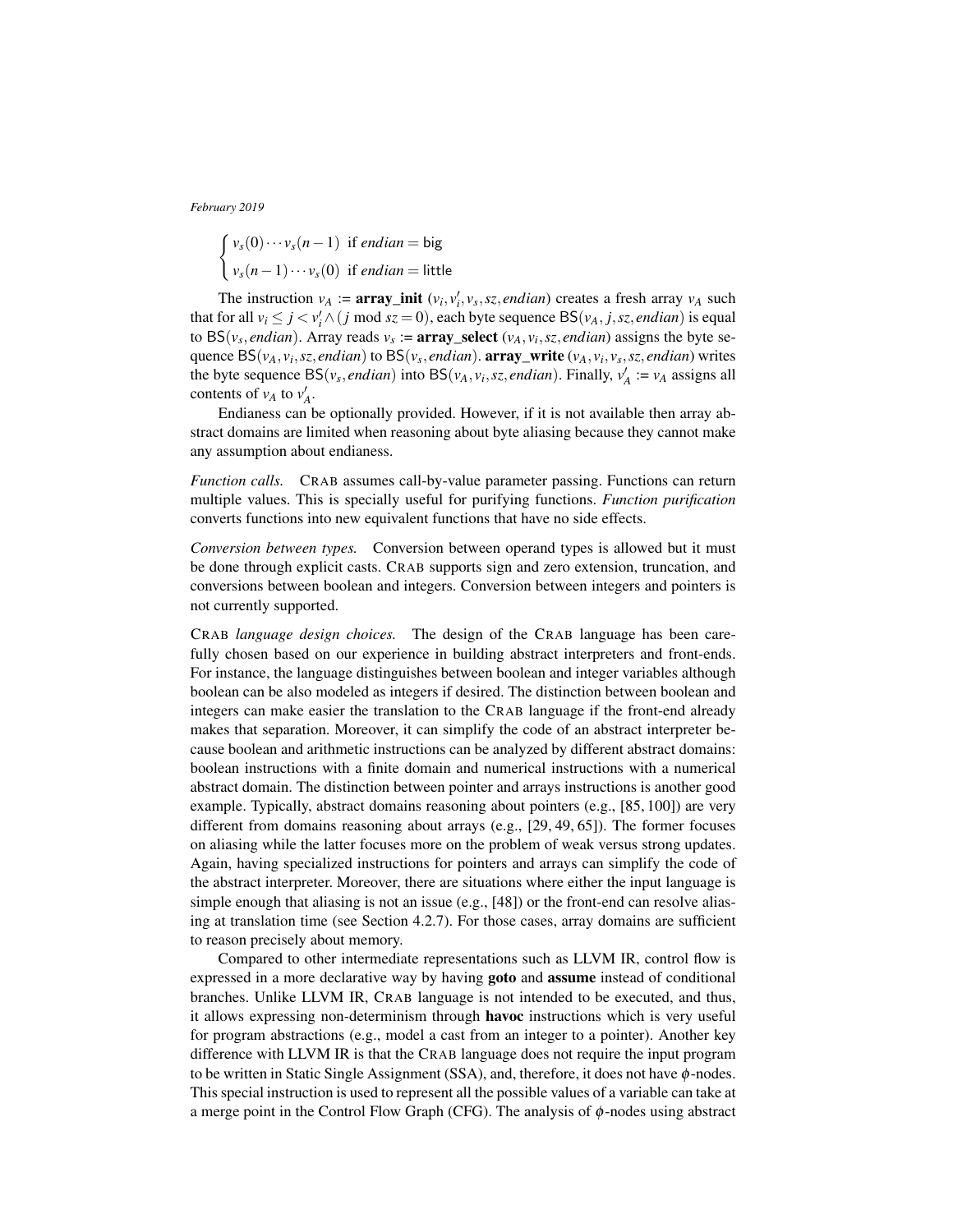

Figure 6. CRAB architecture.

interpretation is specially challenging with relational numerical domains [43]. For that reason, Crab language does not allow φ-nodes.

# *4.2.2. Tool Architecture*

The design of Crab is very similar to other abstract interpreters such as ASTRÉE [14], CLOUSOT [38] and IKOS [16]. Crab is parametric both in the fixpoint iterators and abstract domains. The main architecture of the tool is depicted in Figure 6. We omit for now the details about how to adapt this architecture to inter-procedural analysis. This is described in in Section 4.2.6. Crab has two operation modes: the *inference mode* and the *checking mode*.

*Inference mode.* CRAB takes as input the CFG as described in previous section. Then, it solves iteratively the semantic equations extracted directly from the CFG. Solving these equations is performed by the Fixpoint Iterator. The fixpoint iterator is in charge of finding good iteration strategies and in charge of applying widening and narrowing in effective ways, while optimizing time and memory consumption. Solving semantic equations requires to both interact with Abstract Domains (e.g., join, meet, widening, and narrowing) and with Abstract Transformer to apply the corresponding semantics to each CFG instruction (e.g., forward semantics, backward semantics, or inter-procedural semantics). Figure 7 shows an example of semantic equations extracted from a sample CFG.

Finally, after Fixpoint Iterator has found a stable solution (a.k.a. invariants), these are stored in an *invariant database*. When inference mode is enabled, no warning is displayed when some possible error is detected. This is because either the fixpoint has not been reached yet and it might be unsound to report the program is safe, or a warning can be ruled out after refinement using narrowing or dual narrowing operators [23, 28].

*Checking mode.* Upon completion of the inference phase, CRAB uses the invariants stored in the database to check if certain properties can be violated, issuing warning messages. This is done by Checkers. Currently, CRAB can perform some built-in checks (division by zero, null-dereference, etc) and user-defined assertions (assert instructions).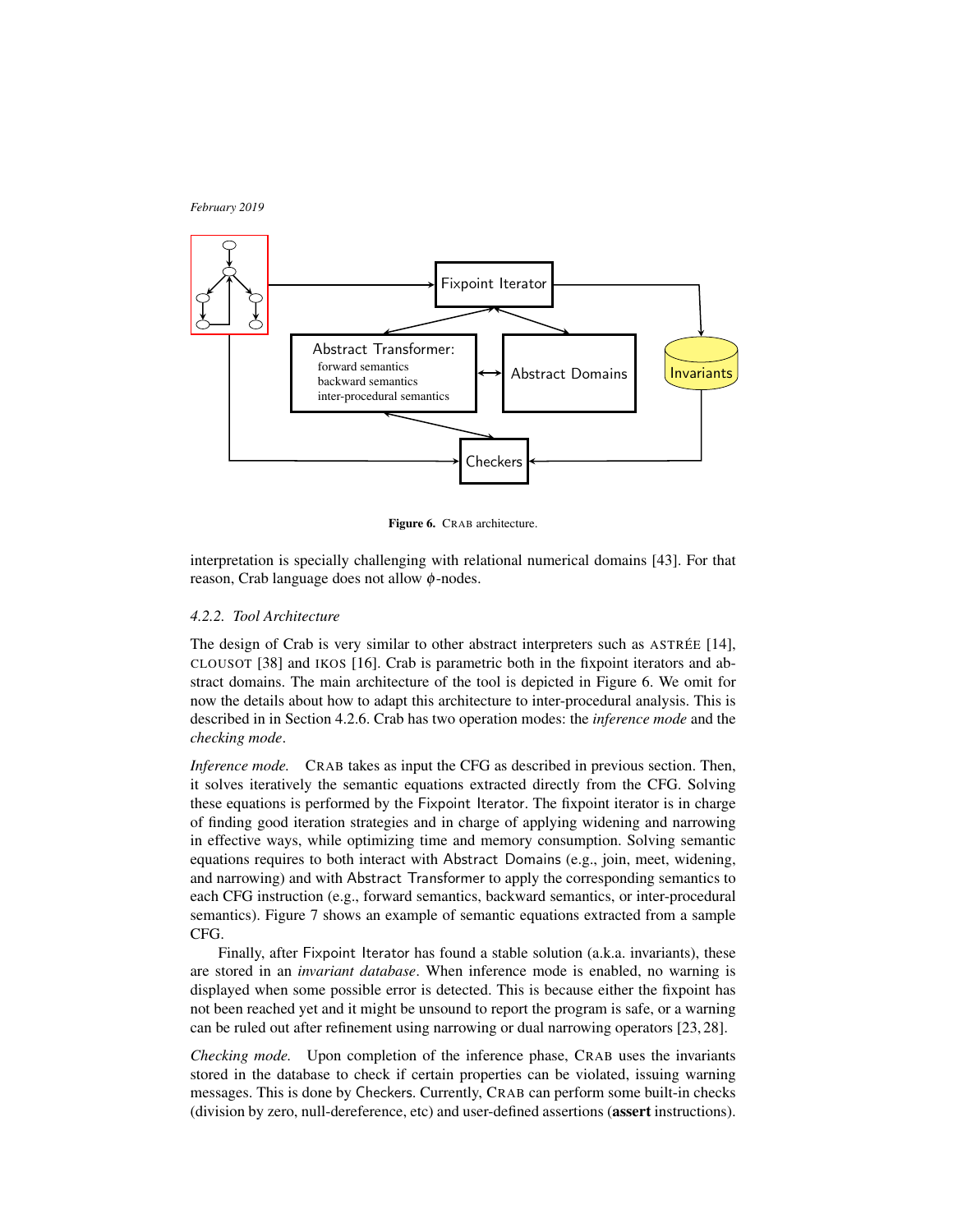

**Figure 7.** Crab CFG and its forward semantic equations. Each  $X_i$  ( $1 \le i \le 4$ ) represents the invariants that hold at the exit of block  $bb_i$ . The initial abstract state is  $X_0 = \top$  (top). The assertion holds if  $X_4 = \bot$  (bottom).

For efficiency, invariants are only stored per CFG basic block. Thus, instructions might be re-analyzed but only up to the end of each basic block. This saves us from storing invariants per instruction at a very small cost.

# *4.2.3. Fixpoint Iterator*

CRAB computes first a weak topological ordering (WTO) of the CFG following Bourdoncle's algorithm [15]. The WTO produces a good order in which basic blocks should be analyzed, and the set of basic blocks in the CFG where the fixpoint algorithm needs to apply widening to ensure termination.

The current fixpoint iterator used in Crab is based on [4], and it interleaves widening and narrowing operations for each inner loop until reaching convergence before analyzing outer loops. Thresholds are used to improve the precision of the widening (as in [14, 38]). The thresholds are collected statically from the constants appearing in assume and assert instructions.

The Fixpoint iterator is very generic since it focuses only on solving semantic equations. The particular semantics is given by the Abstract Transformer. The advantage is that it can be replaced by any method as long as one focuses on iterative solving techniques [50, 51, 64, 76, 83, 94].

# *4.2.4. Abstract Domains*

Abstract domains are in charge of interpreting in the abstract the operators  $\sqcup, \nabla, \ldots$ , and transfer functions appearing during the solving of semantic equations. A very simplified view of the abstract domain interface in CRAB is shown in Figure 8.

The forward (post) and backward (pre) transfer functions are used by Abstract Transformer, and the Fixpoint iterator calls the other operations while computing the fixpoint of the semantic functions. The inter-procedural semantics is implemented by the Abstract Transformer calling directly abstract domain operations (project, $\neg$ , forget,...).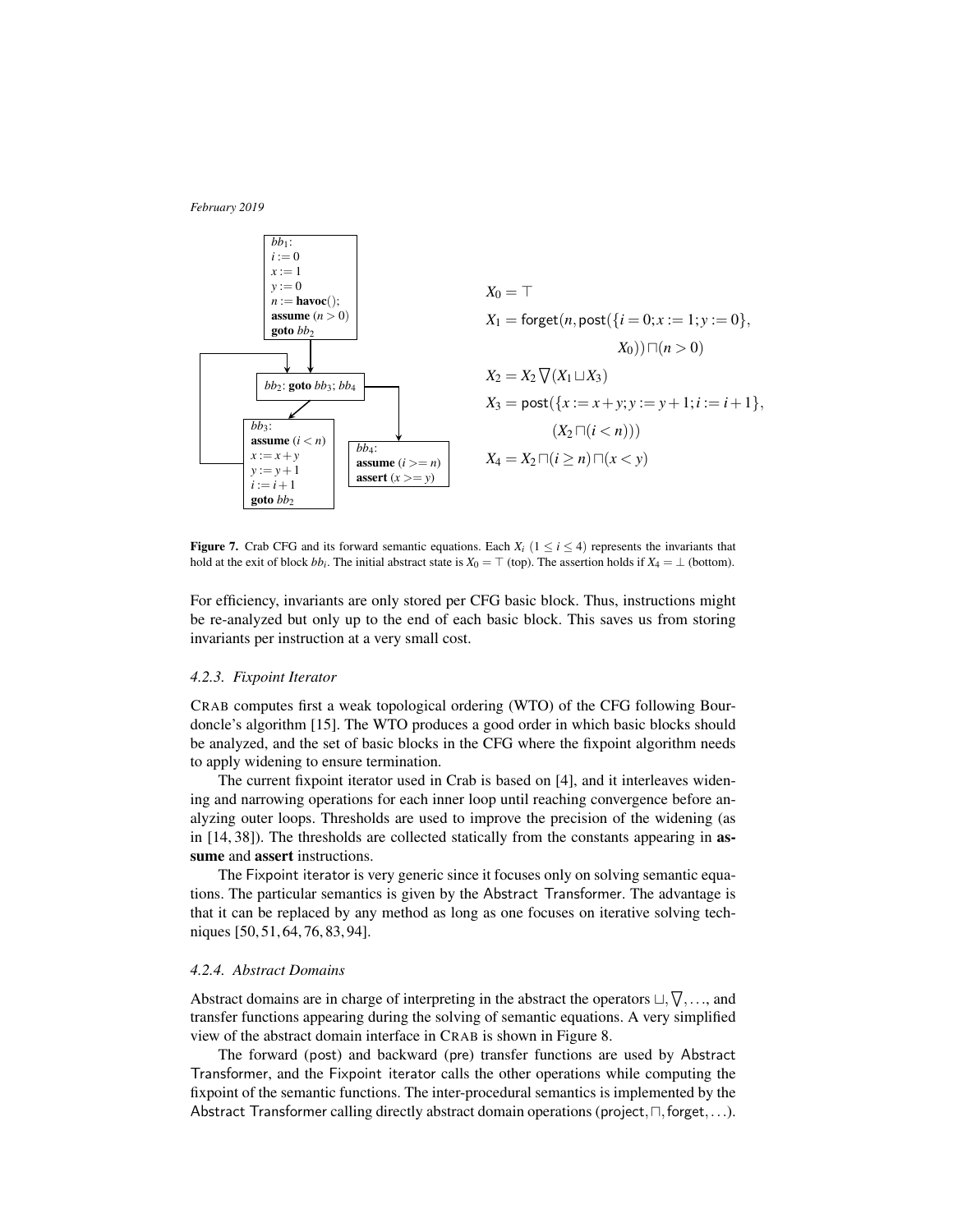| Constructors                                                              |  |
|---------------------------------------------------------------------------|--|
| make $Top: D$                                                             |  |
| make $\mathsf{Bottom}: D$                                                 |  |
| Forward and backward transfer functions                                   |  |
| post : $Instr^+\times D \mapsto D$                                        |  |
| $\overline{\mathsf{pre}}: \overline{\mathit{Instr}^+ \times D \mapsto D}$ |  |
| forget : $Var^+ \times D \mapsto D$                                       |  |
| project : $Var^{+} \times D \mapsto D$                                    |  |
| <b>Fixpoint iterator operations</b>                                       |  |
| isBottom: $D \mapsto \mathbb{B}$ (emptiness test)                         |  |
| $\sqsubseteq : D \times D \mapsto \mathbb{B}$ (inclusion test)            |  |
| $\Box: D \times D \mapsto D$ (join)                                       |  |
| $\Box: D \times D \mapsto D$ (meet)                                       |  |
| $\nabla: D \times D \mapsto D$ (widening)                                 |  |
| : $D \times D \mapsto D$ (narrowing)                                      |  |

Figure 8. Simplified Abstract Domain API.

*Intervals and Congruences. Intervals* [24] expresses constraints of the form *x* = [*lb*,*ub*] meaning that  $lb \le x$  and  $x \le ub$  where *x* is an integer variable and  $lb$ ,  $ub \in \mathbb{Z} \cup \{-\infty, +\infty\}$ .

*Congruences* [52] expresses constraints of the form  $a\mathbb{Z} + b$  where *a* and *b* are integers. For instance, all even (odd) numbers are represented as  $2\mathbb{Z}+0$  ( $2\mathbb{Z}+1$ ). Both domains are combined via a reduced product as described in [52].

These *non-relational* domains are represented by environments from variables to abstract values. CRAB uses *functional maps* [89] to implement efficiently these environments as in [14, 16, 38].

*Zones (a.k.a Difference-Bounds Matrices) [84]* expresses constraints of the form  $x - y \le k$ , where *x*, *y* are integer variables and  $k \in \mathbb{Z}$ . CRAB uses an efficient sparse implementation of difference-bounds matrices that achieves sparsity by dynamically separating interval constraints from constraints that can only be expressed through differences [45]. In our experience, Zones is one of our most important domains because it can compute non-trivial relationships between variables while still being efficient in practice (see e.g., [48]).

*Flat Boolean Domain* is a finite lattice  $\bot \leq T \leq T$ ,  $\bot \leq F \leq T$  that discovers which boolean variables are definitely true T or false F. This domain is always combined with a numerical domain so that information can flow between integer to boolean variables.

*DisInt [38]* is an extension of Intervals to a finite disjunction. Elements in this domain are normalized sequences of non-overlapping, sorted intervals  $[a_0, b_0], \ldots, [a_n, b_n]$  such that only  $a_0$  can be  $-\infty$  and  $b_n$  can be  $+\infty$ . This domain retains the scalability of the Interval domain while being able to reason about simple disequalities. For instance, the disequality  $\neq 0$  can be expressed by the sequence of intervals  $[-\infty, -1]$  and  $[1, +\infty]$ .

*Boxes* [55] expresses finite boolean combinations of Intervals. Boxes provides an efficient implementation of the exact disjunction of Intervals based on Linear Decision Diagrams [17]. This domain is very useful for path-sensitive analyses. This domain reasons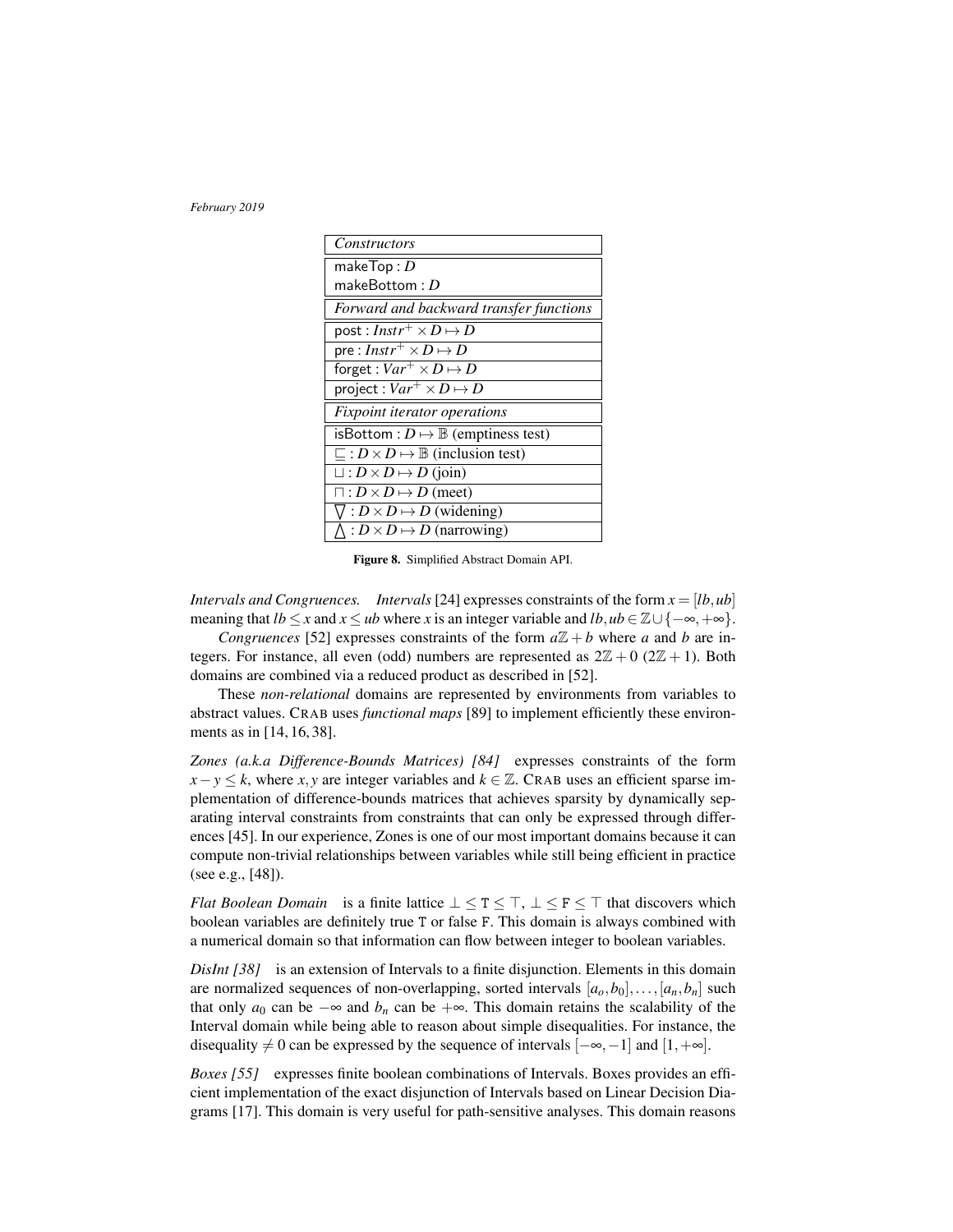simultaneously about both boolean and integer variables producing much more precise results than the Flat Boolean Domain combined with, for instance, Intervals.

*Numerical domain with uninterpreted functions.* The *Terms* domain [44] can improve the precision of a numerical domain by inferring equivalence amongst sub-expressions based on the theory of uninterpreted functions. Terms is strictly more precise than [87], and it can enhance numerical domains in different ways by: (a) providing some relational information (equalities) to domains such as Intervals and Congruences, (b) improving precision in presence of non-linear operations (e.g.,  $x \le 10 \land y = \sqrt{x} + y^2 \land z = \sqrt{x} +$  $y^2 \to x \le 10 \land y = z$ ), and (c) improving precision in presence of array operations (e.g.,  $b = \text{write}(a, i, x, sz) \land y = \text{select}(a, i, sz) \rightarrow x = y$ .

*Intervals over machine arithmetic.* Most CRAB numerical domains reason about unbounded integers. This forces us to check for integer overflow in order to produce sound verification results. The exception is the Wrapped Interval Domain [88] which infers interval constraints obeying the laws of machine arithmetic, and thus, it can produce correct intervals in the presence of integer wraparounds.

*Interface to Apron and Elina domains.* CRAB provides interfaces to external abstract domains libraries such as Apron [69] and Elina [95]. Thus, domains such as Octagons [86] ( $\pm x \pm y \le k$ , where *x*, *y* are integer variables and  $k \in \mathbb{Z}$ ) and Polyhedra [30] (linear inequalities of the form  $\sum_i c_i \cdot x_i \leq k_i$  where  $x_i$  are integer variables,  $c_i, k_i \in \mathbb{Z}$ ) are also available.

*Nullity domain* is a finite lattice  $\perp \le N \le T$ ,  $\perp \le NN \le T$  that discovers which pointer variables are definitely null N or non-null NN.

*Array content domains* lift abstract domains for scalar variables to reason about arrays. CRAB provides several array content domains that strike different balances between precision and cost. *Array Smashing* [14] treats the whole array as a single symbolic variable. The transfer function for **array\_write** can only weaken the previous abstract state (*weak update*). Array Smashing can represent universally quantified invariants if they hold uniformly for all array elements.

On the other extreme, *Array Expansion* [14] treats individually each array element as a single scalar variable. This domain can be more precise because the transfer function for array\_write can overwrite the old value (*strong update*) and can reason about byte aliasing. However, it might not scale if arrays are too large, and it cannot express universally quantified properties.

Similar to ASTRÉE, CRAB also implements the combination of both domains via a reduced product. Arrays are initially populated using strong updates by the Array Expansion domain. If the size of the array is greater than certain threshold or arrays are accessed using non-constant indexes then they are smashed. A smashed array can be expanded again as in [14]. In CRAB, once an array is smashed it is not expanded again.

CRAB also provides an array content domain [41] based on *Array Partitioning* [49, 65]. The domain is useful when an invariant does not hold for all array elements but instead on some contiguous segment. The domain selects a small set of partition variables, maintaining disjunctive information about properties which hold over the segments delimited by the partition variables. This domain can express properties such as array sortedness but it can suffer from scalability issues. More efficient array domains such as [29] can be also implemented in CRAB.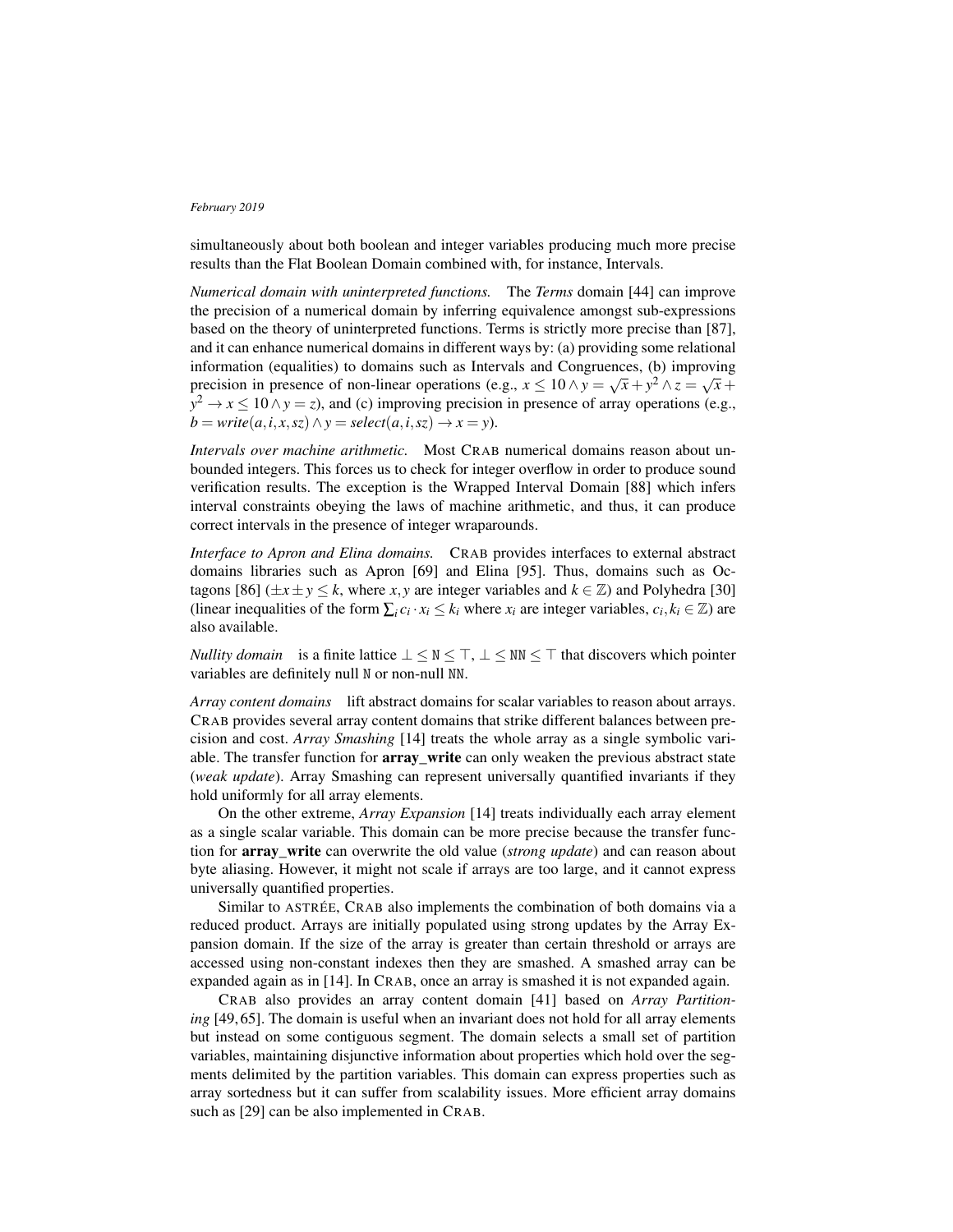*Combination of domains.* Most of the abstract domains described above are typically not enough to prove non-trivial properties. However, their combination can produce very powerful analyses [26]. The main method for combining numerical abstract domains in CRAB is the *reduced product* [25]. Given two domains  $D_1$  and  $D_2$ , the reduced product is equivalent to running simultaneously both domains while communicating information between the two domains. This communication is called *reduction*. CRAB provides a generic reduced product domain that redirects each abstract operation to each sub-domain, performing a simple reduction:  $\perp$  if any of the sub-domains is  $\perp$ . More complex reductions are carefully implemented on a case-by-case basis (e.g., Intervals and Congruences, Terms and Zones, Array Smashing and Expansion, etc).

# *4.2.5. Backward Analysis*

When an invariant is too weak to prove an assertion, we can propagate backwards the predecessors of the error states and use the abstract states at those points to prove that there is no an execution starting from the entry of the program that can reach an error state. This approach is good at handling some disjunctive invariants which many of CRAB abstract domains cannot represent precisely. A typical scenario is when an assertion after a join point might not be provable due to loss of precision at the join.

The CRAB backward analysis is based on computing necessary preconditions. A *necessary precondition* of a set of states *F* is the set of initial states that guarantee that some of its executions will stay in *F*. Similar to [92], CRAB computes in the abstract necessary preconditions starting from the set of error states. These error states are obtained by representing in the abstract the negation of an assertion condition. If the set of initial states is empty then the set of error states must be unreachable, and thus, the assertion definitely holds.

As described in [27], the precision of the backward analysis can be improved by considering only preconditions that might be reachable from the entry of the program. For any basic block *b*, CRAB intersects in the abstract  $(\Box$  operator) the preconditions from the error states at *b* with the invariants that hold at *b*. Next, a new forward analysis is run starting from the new preconditions computed by the backward analysis in an attempt to produce more precise invariants. This interleaving process between a forward and backward analysis gives an infinite descending chain of approximated preconditions and invariants whose termination is ensured by narrowing.

## *4.2.6. Inter-Procedural Analysis*

The architecture shown in Figure 6 is limited to intra-procedural analysis. However, inter-procedural analysis is also available in CRAB. Based on our experience, different programs are more amenable to different inter-procedural analyses. To support this view, CRAB is also parametric on the inter-procedural analysis. For a new inter-procedural analysis only these two main steps need to be implemented in CRAB:

- Define the inter-procedural semantics for call and return.
- Find an effective ordering to traverse the call graph while computing globally stable solutions. Depending on the program, these are the common cases that might need to be considered:
	- (1) Incomplete call graph and recursive functions
	- (2) Incomplete call graph and non-recursive functions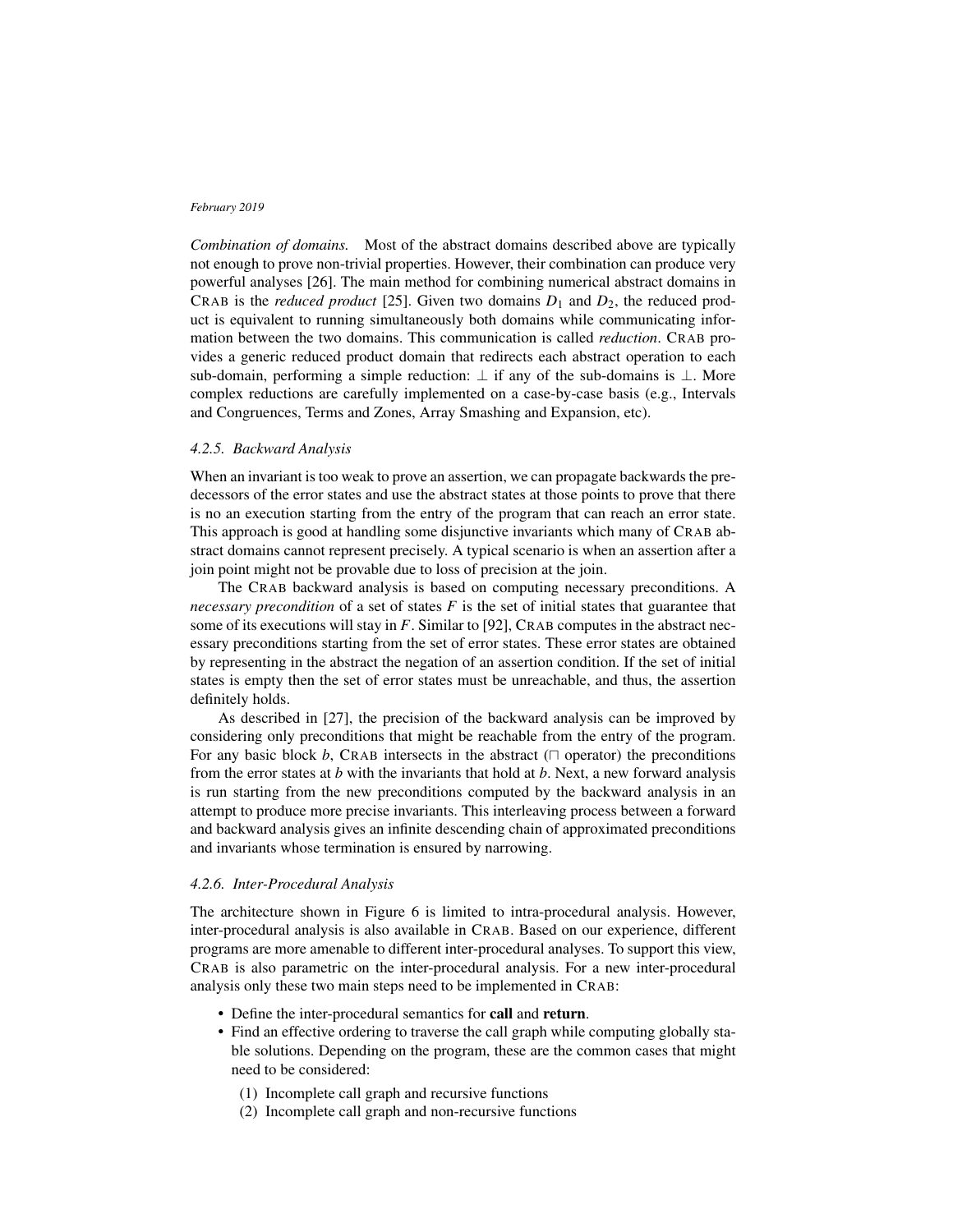- (3) Complete call graph and recursive functions
- (4) Complete call graph and non-recursive functions

Cases (1) and (2) require running simultaneously a pointer analysis together with the abstract domain chosen to reason about the desired property in order to resolve indirect calls. Case (3) can be solved by computing a global fixpoint for each strongly connected component in the call graph. Weak topological ordering [15] can be used to identify widening points. Finally, (4) is the simplest case because the call graph is a directed acyclic graph (DAG).

CRAB implements an inter-procedural analysis based on CGS [101]. The interprocedural analysis makes the main assumption that the call graph is complete and thus, all the function calls have been already resolved by the client (Section 4.2.7 described how we can ensure that for LLVM programs). A cycle in the call graph is treated by analyzing all the functions in the cycle in an intra-procedural manner. Therefore, the call graph analyzed by CRAB can be considered in practical terms as a DAG. The analysis performs a *context-insensitive*, *summary-based* inter-procedural analysis consisting of two phases:

- Bottom-up (callees before callers): traverse the call graph in reverse topological order while computing summaries for each function. *Summaries* are abstract states relating input with output function parameters. Summaries are computed by first inferring invariants for the function using the intra-procedural analysis and then by producing the actual summary during the transfer function of return. While computing invariants, the analysis might need to reuse other summaries from callees. This is implemented in the transfer function of call.
- Top-down (callers before callees): traverse the call graph in topological order starting from main. At each call, the inter-procedural semantics for call reuses the summary of the callee after formal/actual parameters renaming, as done already during the bottom-up traversal. Moreover, it stores the preconditions associated to that call in the callee. Note that at the time a function is analyzed, all its callers have been already analyzed, and thus, all the preconditions are available. CRAB is context-insensitive because it joins all the preconditions.

The inter-procedural analysis is quite fast since each function is analyzed exactly once. However, the analysis can be imprecise since it is context-insensitive. A contextsensitive analysis can be implemented by keeping separate the preconditions of each function call and then running different analyses starting from each precondition.

# *4.2.7. Clam*

CLAM (CRAB for Llvm Abstraction Manager) is an abstract interpreter for LLVM based on CRAB. The main tasks performed by CLAM are:

- 1. Translating each LLVM function to a CRAB goto-based Control-Flow Graph.
- 2. Running CRAB analyses.
- 3. Assertion checking and/or communicating CRAB invariants to other SeaHorn back-end solvers.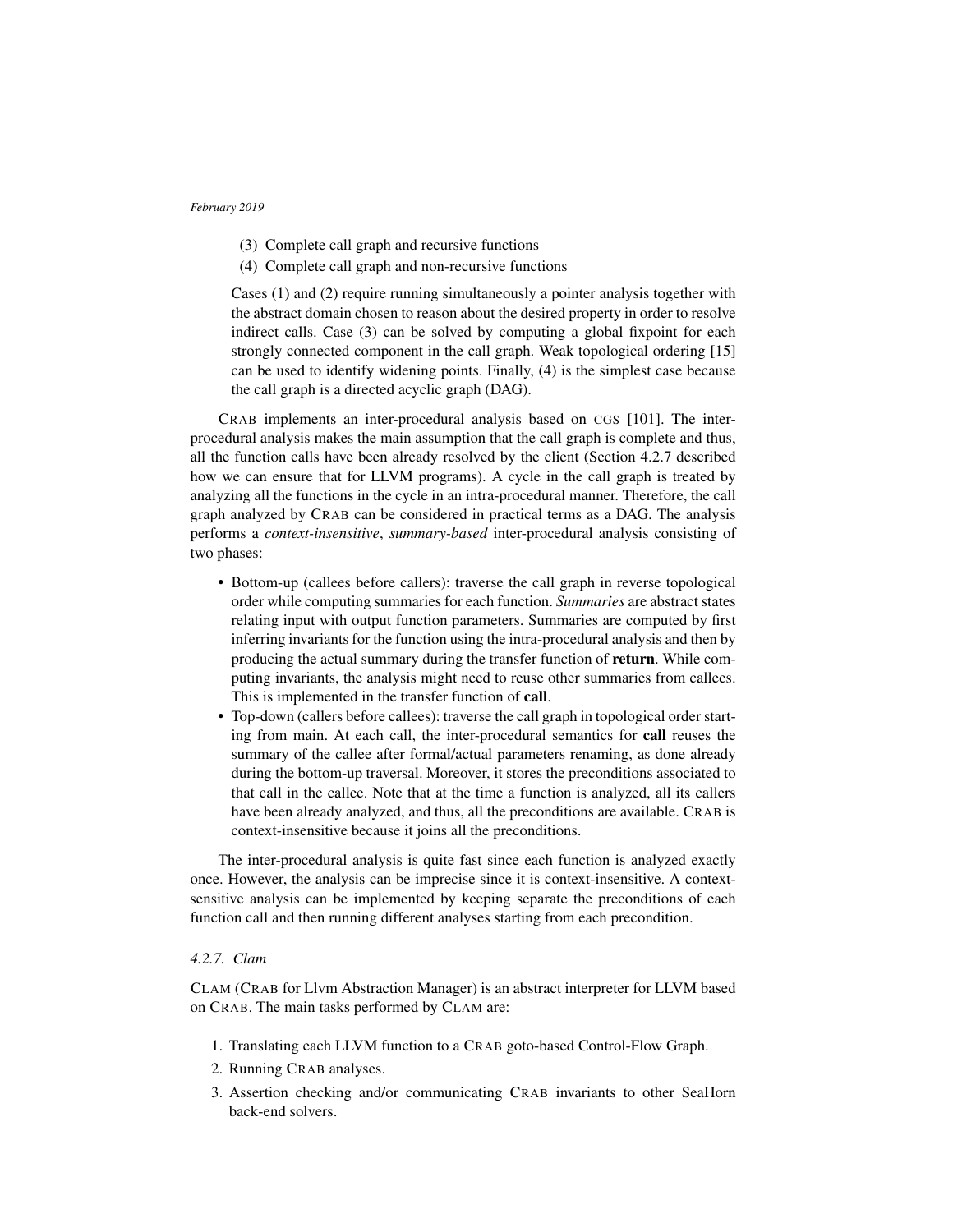CLAM allows users to choose among several parameters such as the abstract domain, fixpoint parameters (widening delay, number of thresholds, etc.), and whether backward or inter-procedural analysis should be enabled or not. SEAHORN users can choose CLAM as the only back-end engine to discharge proof obligations. However, even if the abstract domain can express precisely the program semantics, due to the join and widening operations, it might lose some precision during the verification. As a consequence, CLAM alone might not be sufficient as a back-end engine. Instead, a more suitable job for CLAM is to supply program invariants to the other engines (e.g. SPACER). For this, the integration between CLAM and SPACER has been carefully tuned. CLAM invariants can be used by SPACER in two different ways. First, invariants can be added as permanent lemmas  $(i.e., initial may summaries)$  to initialize each frame  $F_i$ . In this case, the exploration done by SPACER is limited to states that satisfy the invariants discovered by CLAM. Second, CLAM invariants can be added only to restrict the transition relation during the Induction rule. This mode does not interfere with exploration, but can improve generalization done by the rule.

The translation of integer instructions is straightforward. Most of LLVM instructions with integer operands have their CRAB counterparts with the exceptions of  $\phi$  and branch instructions which are replaced with CRAB assignments and assume, respectively. Similarly, CLAM can translate directly LLVM pointer instructions to CRAB pointer instructions (alloc, load, and store). Note that this syntactic-guided translation approach is pretty simple, but it relies entirely on CRAB to reason about both LLVM registers and memory.

Alternatively, CLAM can perform much of the memory reasoning at translation time by leveraging SEADSA, which is already used during the generation of Constrained Horn Clauses. CLAM can use SEADSA to *disambiguate memory*, i.e., resolve pointer aliasing, which allows us to:

- 1. Resolve all indirect calls, producing a complete call graph.
- 2. Perform function *purification*, eliminating all function side-effects.
- 3. Translate LLVM load and store instructions to CRAB array instructions array\_select and array\_write, respectively.

Steps 1 and 2 greatly simplify CRAB inter-procedural analysis. Step 3 allows leveraging powerful CRAB array domains to infer rich invariants about integer memory values, without complex abstract domains that would need also to reason about pointer aliasing. In our experience, this relatively simple approach has been quite effective at reasoning about C programs.

# 5. Conclusions

We have presented SEAHORN, a software verification framework with a modular design that separates the concerns of the syntax of the language, its operational semantics, and the verification semantics. SEAHORN builds upon two verification engines: SPACER and CRAB. Both SPACER and CRAB represent the state-of-the-art in SMT-based Model Checking and Abstract Interpretation, respectively.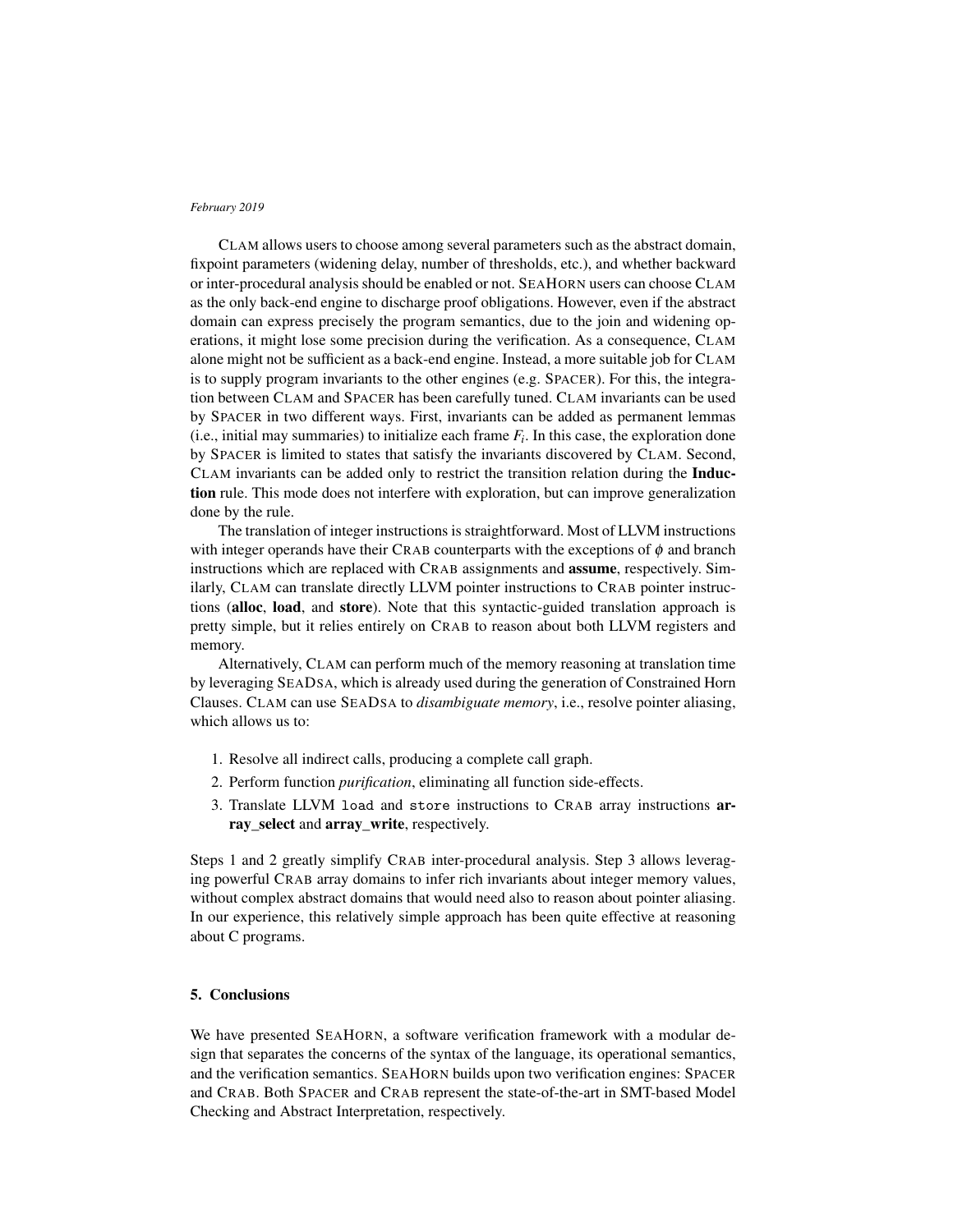We believe that SEAHORN is a versatile and highly customizable framework that can help significantly in the time-consuming process of building new tools by allowing researchers experimenting only on their particular techniques of interest.

The flexibility and practicality of SEAHORN have been demonstrated by ourselves and other researchers over several projects. In our seminal work [58], we use SEAHORN to prove proper API usage of Linux device drivers and memory safety of autopilot code. In [99], SEAHORN is extended to go beyond safety properties for proving termination of programs. In [70], SEAHORN is used to find code inconsistencies, code fragments without normal terminating executions. In [71], SEAHORN is used to prove safety of smart contracts. In this case, our Clang-based front-end was replaced with an in-house developed front-end that translates Solidity smart contracts directly to LLVM bitcode. In our most recent work, we have used SEAHORN to prove equivalence of x86 executable programs [36]. We use McSema [98] to translate x86 code to LLVM bitcode and then use the SEAHORN Bounded Model Checking engine to prove equivalence of a program and an equivalent variant that is more resilient to cyber-security attacks.

While SEAHORN is already a full featured verification engine, significant work remains to improve both usability and scalability. From the usability perspective, the main questions are around user communication with the tool. Currently, each new property requires non-trivial encoding of a problem domain to a low-level language. Adding support for a new property is non-trivial research-driven effort. On the other side, the results from SEAHORN are difficult to interpret by an average developer. Recently, we have proposed that in the case of counterexamples, the tool must produce an executable that a developer can examine [47]. Note that this is quite different than producing failing inputs, since the executable contains not just the inputs to the original program, but also an executable model of the whole verification environment. While this is a good first step, more work remains to make this practical and robust in the presence of complex programming features including procedures and dynamic memory allocation. From the scalability perspective, dealing with dynamic memory allocation and multi-threaded code are currently the weakest links. We hope to address both by a more modular (but possibly incomplete) reasoning techniques further combining Model Checking and Abstract Interpretation.

# 6. Acknowledgments

SEAHORN would have not been possible without numerous great collaborators. First of all, we would like to thank Temesghen Kashai for being one of the original developers of SEAHORN and main contributor for several years. We would like also to thank (alphabetical order) Nikolaj Bjørner, Graeme Gange, Jeff Gennari, Anvesh Komuravelli, Jakub Kuderski, Peter Schachte, Edward Schwartz, Harald Søndergaard, and Peter Stuckey.

# References

- [1] A. Albarghouthi, A. Gurfinkel, and M. Chechik. Craig Interpretation. In *SAS*, pages 300–316, 2012.
- [2] A. Albarghouthi, A. Gurfinkel, and M. Chechik. Whale: An interpolation-based algorithm for interprocedural verification. In *VMCAI*, pages 39–55, 2012.
- [3] A. Albarghouthi, Y. Li, A. Gurfinkel, and M. Chechik. Ufo: A framework for abstraction- and interpolation-based software verification. In *CAV*, pages 672–678, 2012.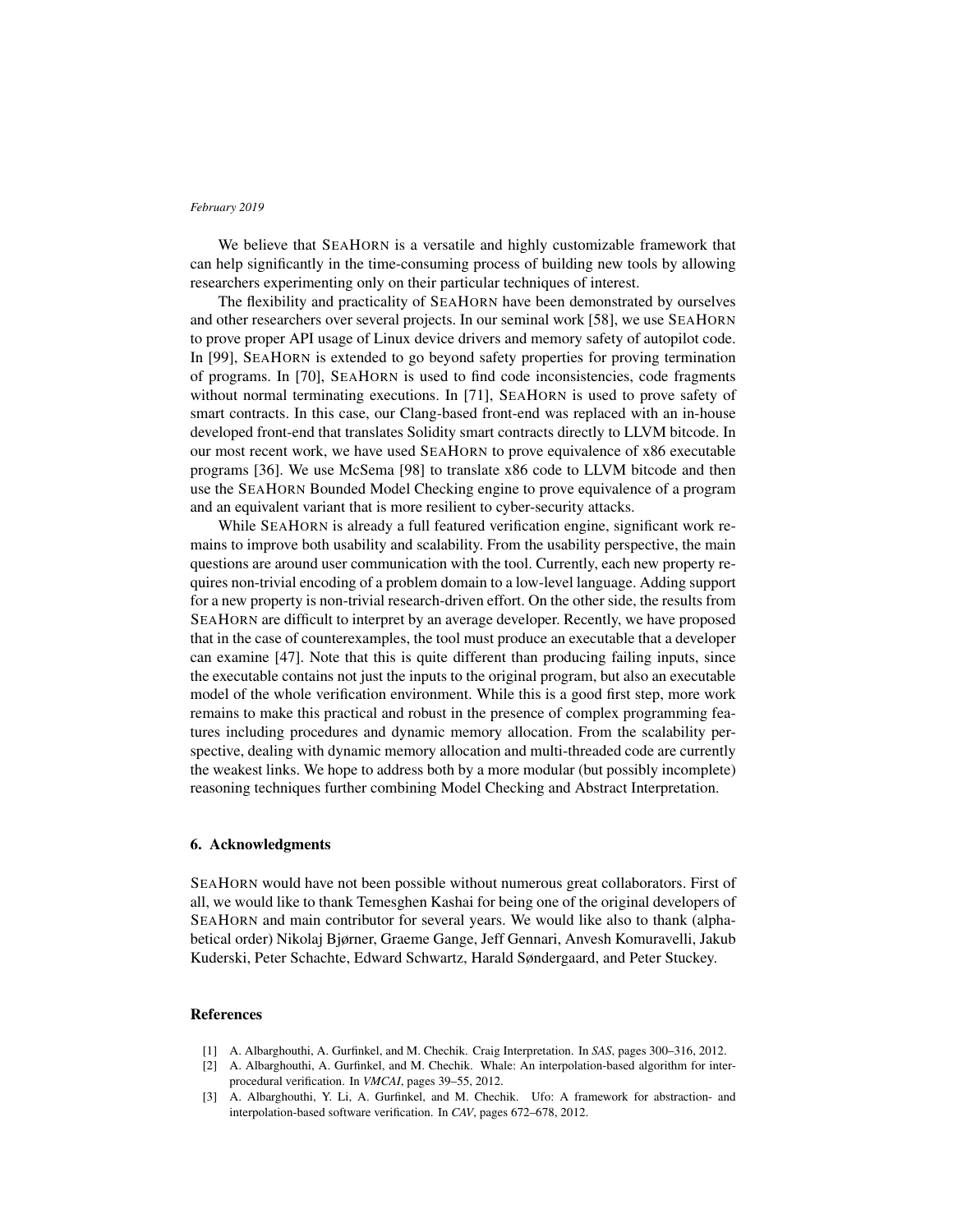- [4] G. Amato and F. Scozzari. Localizing widening and narrowing. In *SAS*, pages 25–42, 2013.
- [5] S. Arlt, C. Rubio-González, P. Rümmer, M. Schäf, and N. Shankar. The gradual verifier. In *NFM*, pages 313–327, 2014.
- [6] D. Beyer, A. Cimatti, A. Griggio, M. E. Keremoglu, and R. Sebastiani. Software model checking via large-block encoding. In *FMCAD*, pages 25–32, 2009.
- [7] D. Beyer, T. A. Henzinger, R. Jhala, and R. Majumdar. The software model checker blast. *STTT*, 9(5-6):505–525, 2007.
- [8] D. Beyer and M. E. Keremoglu. Cpachecker: A tool for configurable software verification. In *CAV*, pages 184–190, 2011.
- [9] N. Bjørner and A. Gurfinkel. Property directed polyhedral abstraction. In *VMCAI*, pages 263–281, 2015.
- [10] N. Bjørner, A. Gurfinkel, K. L. McMillan, and A. Rybalchenko. Horn clause solvers for program verification. In *Fields of Logic and Computation II - Essays Dedicated to Yuri Gurevich on the Occasion of His 75th Birthday*, pages 24–51, 2015.
- [11] N. Bjørner and M. Janota. Playing with quantified satisfaction. In *LPAR*, pages 15–27, 2015.
- [12] N. Bjørner, K. L. McMillan, and A. Rybalchenko. Program verification as satisfiability modulo theories. In *SMT*, pages 3–11, 2012.
- [13] N. Bjørner, K. L. McMillan, and A. Rybalchenko. On solving universally quantified horn clauses. In *SAS*, pages 105–125, 2013.
- [14] B. Blanchet, P. Cousot, R. Cousot, J. Feret, L. Mauborgne, A. Miné, D. Monniaux, and X. Rival. A static analyzer for large safety-critical software. In *PLDI*, pages 196–207, 2003.
- [15] F. Bourdoncle. Efficient chaotic iteration strategies with widenings. In *In Proceedings of the International Conference on Formal Methods in Programming and their Applications*, pages 128–141. Springer-Verlag, 1993.
- [16] G. Brat, J. A. Navas, N. Shi, and A. Venet. IKOS: A framework for static analysis based on abstract interpretation. In *SEFM*, pages 271–277, 2014.
- [17] S. Chaki, A. Gurfinkel, and O. Strichman. Decision diagrams for linear arithmetic. In *FMCAD*, pages 53–60, 2009.
- [18] S. Chatterjee, S. K. Lahiri, S. Qadeer, and Z. Rakamaric. A reachability predicate for analyzing lowlevel software. In *TACAS*, pages 19–33, 2007.
- [19] A. Cimatti, A. Griggio, and R. Sebastiani. Efficient generation of craig interpolants in satisfiability modulo theories. *ACM Trans. Comput. Log.*, 12(1):7:1–7:54, 2010.
- [20] E. Clarke, D. Kroening, and F. Lerda. A Tool for Checking ANSI-C Programs. In *TACAS*, pages 168–176, 2004.
- [21] E. Cohen, M. Dahlweid, M. A. Hillebrand, D. Leinenbach, M. Moskal, T. Santen, W. Schulte, and S. Tobies. Vcc: A practical system for verifying concurrent c. In *TPHOL*, pages 23–42, 2009.
- [22] L. Cordeiro, B. Fischer, and J. Marques-Silva. Smt-based bounded model checking for embedded ANSI-C software. *IEEE Trans. Software Eng.*, 38(4):957–974, 2012.
- [23] P. Cousot. Abstracting induction by extrapolation and interpolation. In *VMCAI*, pages 19–42, 2015.
- [24] P. Cousot and R. Cousot. Static Determination of Dynamic Properties of Programs. In *Proceedings of the second international symposium on Programming, Paris, France*, pages 106–130, 1976.
- [25] P. Cousot and R. Cousot. Abstract interpretation: A unified lattice model for static analysis of programs by construction or approximation of fixpoints. In *POPL*, pages 238–252, 1977.
- [26] P. Cousot and R. Cousot. Systematic design of program analysis frameworks. In *POPL*, pages 269– 282, 1979.
- [27] P. Cousot and R. Cousot. Abstract interpretation and application to logic programs. *J. Log. Program.*, 13(2&3):103–179, 1992.
- [28] P. Cousot and R. Cousot. Comparing the galois connection and widening/narrowing approaches to abstract interpretation. In *PLILP*, pages 269–295, 1992.
- [29] P. Cousot, R. Cousot, and F. Logozzo. A parametric segmentation functor for fully automatic and scalable array content analysis. In *POPL*, pages 105–118. ACM, 2011.
- [30] P. Cousot and N. Halbwachs. Automatic discovery of linear constraints among variables of a program. In *POPL*, pages 84–97. ACM, 1978.
- [31] Crab: A language-agnostic library for Abstract Interpretation. Available from https://github.com/ seahorn/crab.
- [32] P. Cuoq, F. Kirchner, N. Kosmatov, V. Prevosto, J. Signoles, and B. Yakobowski. Frama-c: A software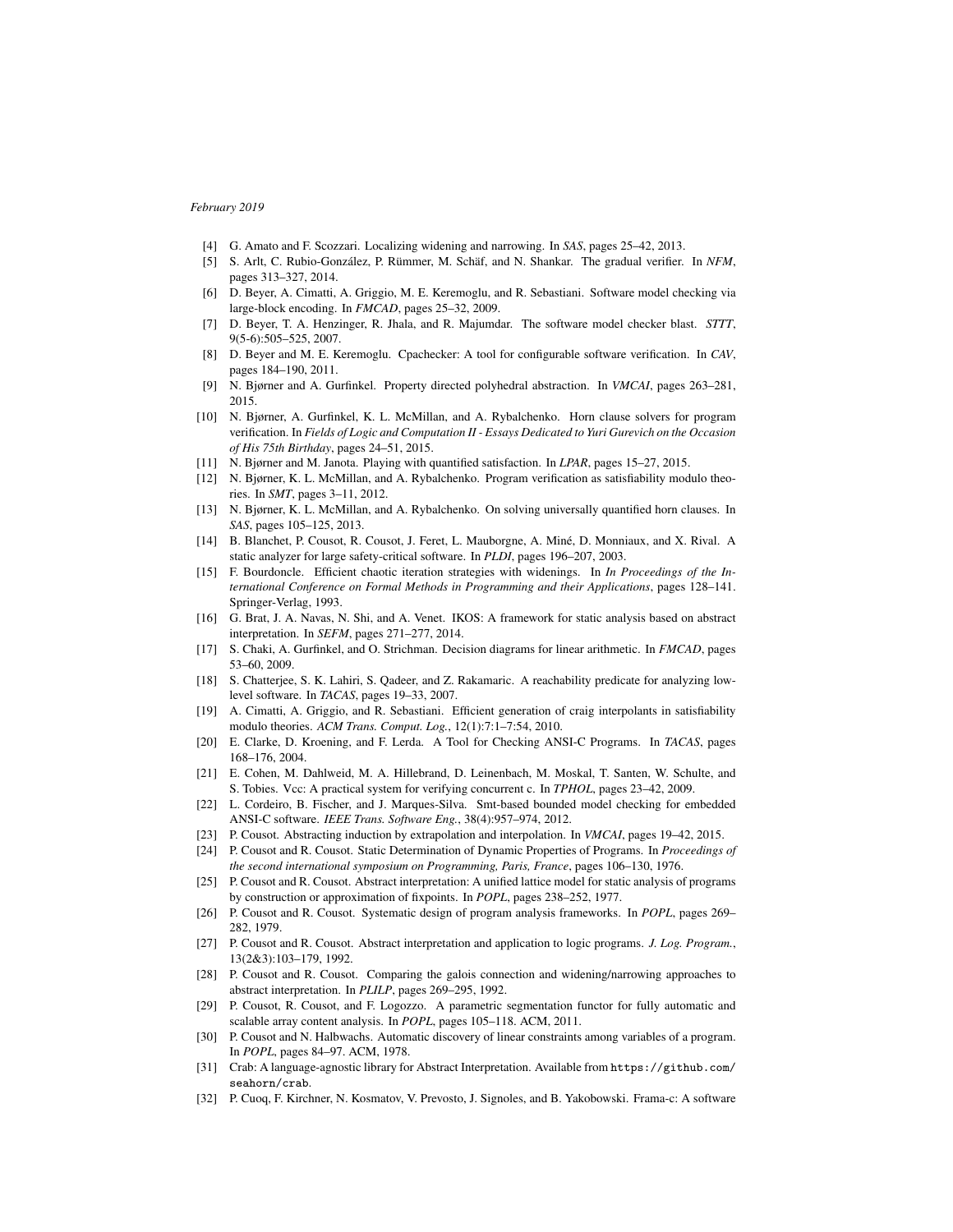analysis perspective. In *SEFM*, pages 233–247, 2012.

- [33] E. De Angelis, F. Fioravanti, A. Pettorossi, and M. Proietti. VeriMAP: A tool for verifying programs through transformations. In *TACAS*, pages 568–574, 2014.
- [34] L. M. de Moura and N. Bjørner. Z3: An efficient SMT solver. In *TACAS*, pages 337–340, 2008.
- [35] R. DeLine and K. R. M. Leino. BoogiePL: A typed procedural language for checking object-oriented programs. Technical Report MSR-TR-2005-70, Microsoft Research, 2005.
- [36] B. Dutertre, I. Mason, and J. A. Navas. Proving equivalence of x86 programs with McSema and Sea-Horn, 2018. Blog available at http://seahorn.github.io/seahorn/mcsema/equivalence/ x86/binary/2018/12/12/seahorn-and-mcsema.1.html.
- [37] Ethereum. The Ethereum EVM JIT. Available at https://github.com/ethereum/evmjit.
- [38] M. Fähndrich and F. Logozzo. Static contract checking with abstract interpretation. In *FoVeOOS*, pages 10–30, 2010.
- [39] G. Fedyukovich, A. Gurfinkel, and A. Gupta. Lazy but effective functional synthesis. In *VMCAI*, pages 92–113, 2019.
- [40] G. Fedyukovich, A. Gurfinkel, and N. Sharygina. Property directed equivalence via abstract simulation. In *CAV*, pages 433–453, 2016.
- [41] G. Gange, J. Navas, P. Schachte, H. Søndergaard, and P. J. Stuckey. A partial-order approach to array content analysis. Technical report, https://arxiv.org/pdf/1408.1754.pdf, 2014.
- [42] G. Gange, J. A. Navas, P. Schachte, H. Søndergaard, and P. J. Stuckey. Failure tabled constraint logic programming by interpolation. *TPLP*, 13(4-5):593–607, 2013.
- [43] G. Gange, J. A. Navas, P. Schachte, H. Søndergaard, and P. J. Stuckey. Horn clauses as an intermediate representation for program analysis and transformation. *TPLP*, 15(4-5):526–542, 2015.
- [44] G. Gange, J. A. Navas, P. Schachte, H. Søndergaard, and P. J. Stuckey. An abstract domain of uninterpreted functions. In B. Jobstmann and K. R. M. Leino, editors, *VMCAI*, pages 85–103, 2016.
- [45] G. Gange, J. A. Navas, P. Schachte, H. Søndergaard, and P. J. Stuckey. Exploiting sparsity in differencebound matrices. In *SAS*, pages 189–211, 2016.
- [46] P. Garoche, T. Kahsai, and C. Tinelli. Incremental invariant generation using logic-based automatic abstract transformers. In *NASA NFM*, pages 139–154, 2013.
- [47] J. Gennari, A. Gurfinkel, T. Kahsai, J. A. Navas, and E. J. Schwartz. Executable counterexamples in software model checking. In *VSTTE*, pages 17–37, 2018.
- [48] E. Gershuni, N. Amit, A. Gurfinkel, N. Narodytska, J. A. Navas, N. Rinetzky, L. Ryzhyk, and M. Sagiv. Simple and precise static analysis of untrusted linux kernel extensions. In *PLDI*, 2019.
- [49] D. Gopan, T. Reps, and M. Sagiv. A framework for numeric analysis of array operations. In *POPL*, pages 338–350. ACM, 2005.
- [50] D. Gopan and T. W. Reps. Lookahead widening. In *CAV*, pages 452–466, 2006.
- [51] D. Gopan and T. W. Reps. Guided static analysis. In *SAS*, pages 349–365, 2007.
- [52] P. Granger. Static analysis of arithmetical congruences. *International Journal of Computer Mathematics*, 30:165–190, 1989.
- [53] S. Grebenshchikov, N. P. Lopes, C. Popeea, and A. Rybalchenko. Synthesizing software verifiers from proof rules. In *PLDI*, pages 405–416, 2012.
- [54] A. Griggio, T. T. H. Le, and R. Sebastiani. Efficient interpolant generation in satisfiability modulo linear integer arithmetic. *Logical Methods in Computer Science*, 8(3), 2010.
- [55] A. Gurfinkel and S. Chaki. Boxes: A symbolic abstract domain of boxes. In *SAS*, pages 287–303, 2010.
- [56] A. Gurfinkel and S. Chaki. Combining predicate and numeric abstraction for software model checking. *STTT*, 12(6):409–427, 2010.
- [57] A. Gurfinkel, S. Chaki, and S. Sapra. Efficient Predicate Abstraction of Program Summaries. In *NFM*, pages 131–145, 2011.
- [58] A. Gurfinkel, T. Kahsai, A. Komuravelli, and J. A. Navas. The SeaHorn Verification Framework. In *CAV*, pages 343–361, 2015.
- [59] A. Gurfinkel, T. Kahsai, and J. A. Navas. SeaHorn: A framework for verifying C programs (competition contribution). In *TACAS*, 2015.
- [60] A. Gurfinkel and J. A. Navas. A context-sensitive memory model for verification of C/C++ programs. In *SAS*, pages 148–168, 2017.
- [61] A. Gurfinkel, S. Shoham, and Y. Vizel. Quantifiers on demand. In *ATVA*, pages 248–266, 2018.
- [62] A. Gurfinkel and Y. Vizel. DRUPing for interpolates. In *FMCAD*, pages 99–106, 2014.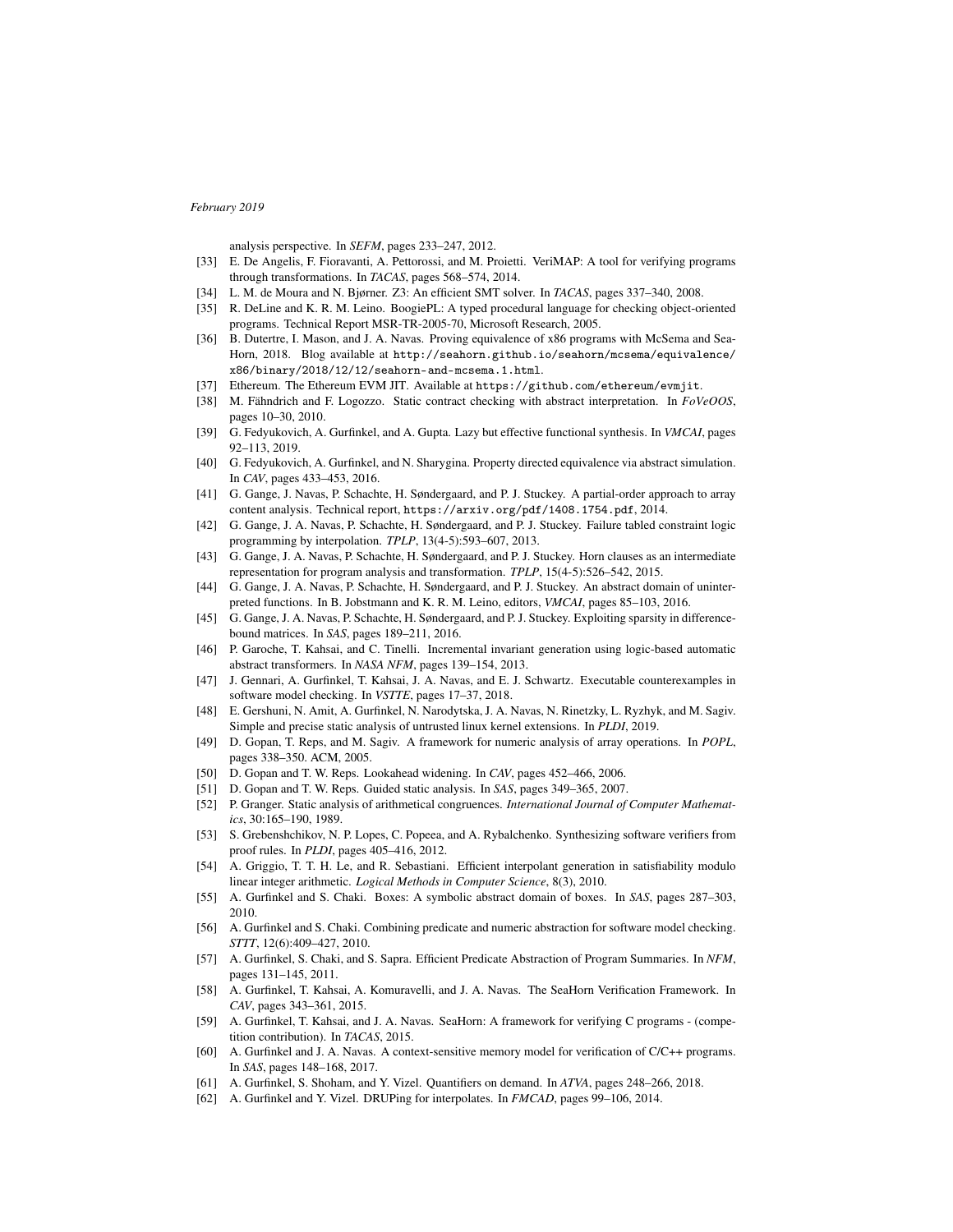- [63] A. Gurfinkel, O. Wei, and M. Chechik. Model checking recursive programs with exact predicate abstraction. In *ATVA*, pages 95–110, 2008.
- [64] N. Halbwachs and J. Henry. When the decreasing sequence fails. In *SAS*, pages 198–213, 2012.
- [65] N. Halbwachs and M. Péron. Discovering properties about arrays in simple programs. In *PLDI*, pages 339–348. ACM, 2008.
- [66] M. Heizmann, J. Christ, D. Dietsch, E. Ermis, J. Hoenicke, M. Lindenmann, A. Nutz, C. Schilling, and A. Podelski. Ultimate Automizer with SMTInterpol - (Competition Contribution). In *TACAS*, pages 641–643, 2013.
- [67] K. Hoder and N. Bjørner. Generalized property directed reachability. In *SAT*, pages 157–171, 2012.
- [68] J. Jaffar, V. Murali, J. A. Navas, and A. E. Santosa. TRACER: A symbolic execution tool for verification. In *CAV*, pages 758–766, 2012.
- [69] B. Jeannet and A. Miné. A library of numerical abstract domains for static analysis. In A. Bouajjani and O. Maler, editors, *CAV*, volume 5643 of *LNCS*, pages 661–667. Springer, 2009.
- [70] T. Kahsai, J. A. Navas, D. Jovanovic, and M. Schäf. Finding inconsistencies in programs with loops. In *LPAR*, pages 499–514, 2015.
- [71] S. Kalra, S. Goel, M. Dhawan, and S. Sharma. ZEUS: analyzing safety of smart contracts. In *NDSS*, 2018.
- [72] A. Katis, G. Fedyukovich, H. Guo, A. Gacek, J. Backes, A. Gurfinkel, and M. W. Whalen. Validityguided synthesis of reactive systems from assume-guarantee contracts. In *TACAS*, pages 176–193, 2018.
- [73] A. Komuravelli, N. Bjørner, A. Gurfinkel, and K. L. McMillan. Compositional verification of procedural programs using horn clauses over integers and arrays. In *FMCAD*, pages 89–96, 2015.
- [74] A. Komuravelli, A. Gurfinkel, and S. Chaki. SMT-based model checking for recursive programs. In *CAV*, pages 17–34, 2014.
- [75] A. Komuravelli, A. Gurfinkel, and S. Chaki. Smt-based model checking for recursive programs. *Formal Methods in System Design*, 48(3):175–205, 2016.
- [76] L. Lakhdar-Chaouch, B. Jeannet, and A. Girault. Widening with thresholds for programs with complex control graphs. In *ATVA*, pages 492–502, 2011.
- [77] A. Lal and S. Qadeer. A program transformation for faster goal-directed search. In *FMCAD*, pages 147–154, 2014.
- [78] C. Lattner and V. S. Adve. LLVM: A compilation framework for lifelong program analysis & transformation. In *CGO*, pages 75–88, 2004.
- [79] C. Lattner and V. S. Adve. Automatic Pool Allocation: Improving Performance by Controlling Data Structure Layout in the Heap. In *PLDI*, pages 129–142, 2005.
- [80] K. McMillan and A. Rybalchenko. Solving Constrained Horn Clauses using Interpolation. Technical report, MSR-TR-2013-6, 2013.
- [81] M. Méndez-Lojo, J. A. Navas, and M. V. Hermenegildo. A flexible, (C)LP-based approach to the analysis of object-oriented programs. In *LOPSTR*, pages 154–168, 2007.
- [82] F. Merz, S. Falke, and C. Sinz. LLBMC: bounded model checking of C and C++ programs using a compiler IR. In *VSTTE*, pages 146–161, 2012.
- [83] B. Mihaila, A. Sepp, and A. Simon. Widening as abstract domain. In *NASA NFM*, pages 170–184, 2013.
- [84] A. Miné. A few graph-based relational numerical abstract domains. In *SAS*, pages 117–132, 2002.
- [85] A. Miné. Field-sensitive value analysis of embedded C programs with union types and pointer arithmetics. In *LCTES*, pages 54–63, 2006.
- [86] A. Miné. The octagon abstract domain. *Higher-Order and Symbolic Computation*, 19(1):31–100, 2006.
- [87] A. Miné. Symbolic methods to enhance the precision of numerical abstract domains. In *VMCAI*, pages 348–363, 2006.
- [88] J. A. Navas, P. Schachte, H. Søndergaard, and P. J. Stuckey. Signedness-agnostic program analysis: Precise integer bounds for low-level code. In R. Jhala and A. Igarashi, editors, *APLAS*, volume 7705 of *LNCS*, pages 115–130. Springer, 2012.
- [89] C. Okasaki and A. Gill. Fast mergeable integer maps. In *Notes of the ACM SIGPLAN Workshop on ML*, pages 77–86, September 1998.
- [90] J. C. Peralta, J. P. Gallagher, and H. Saglam. Analysis of imperative programs through analysis of constraint logic programs. In *SAS*, pages 246–261, 1998.